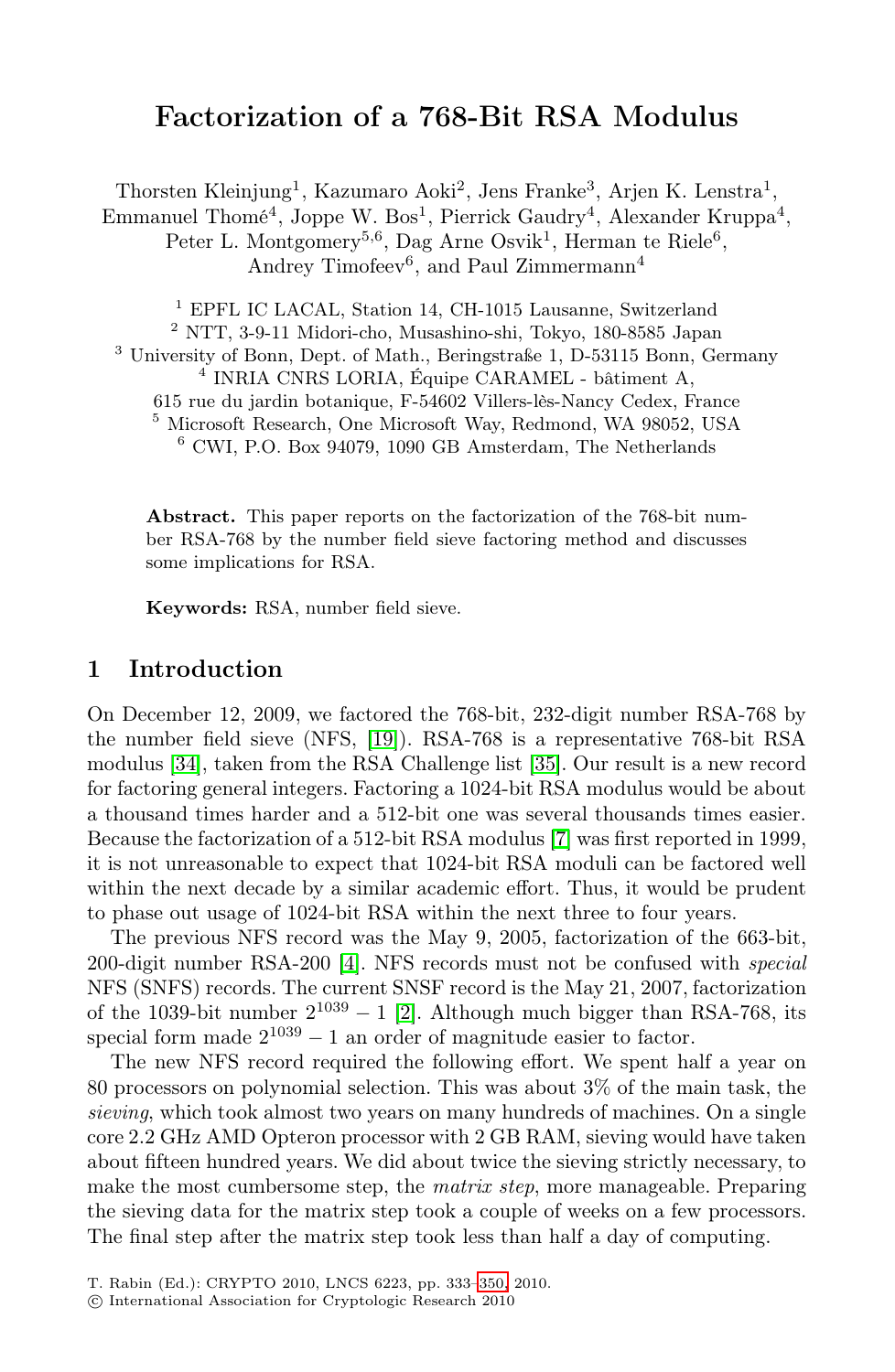Sieving is a laid b[ac](#page-11-2)k process that, once running, does not require much care beyond occasionally restarting a machine. The matrix step is more subtle. A slight disturbance easily causes major trouble, in particular if the problem stretches the available resources. *Oversieving* led to a matrix that could be handled relatively smoothly. More importantly, the extra sieving data allow experiments aimed at getting a better understanding of the relation between sieving and matrix efforts and the effect on NFS feasibility and overall performance. That work is in progress. All in all[, t](#page-11-3)he extra sieving time was well spent.

In [2] the block Wiedemann algorithm [9] w[as](#page-1-0) used, making it possible to pro[cess](#page-9-0) the matrix on disjoint clusters. Larger problems (such as 1024-bit moduli) r[eq](#page-10-0)uire wider [pa](#page-13-1)rallelization. Here we solve some of the challenges by dividing the workload in a more flexible manner. As a result a matrix nine times harder than in [2] was solved in less than four months, on clusters in three countries. Larger matrices are within reach and there can be little doubt about the feasibility by the year 2020 of the matrix for a 1024-bit modulus. We are studying if our current matrix can be handled by block Lanczos [8] on a single cluster.

<span id="page-1-0"></span>The steps taken to factor RSA-768 are described in Section 2. The factors are given in Section 2.5. Implications for moduli larger than RSA-768 are briefly discussed in Section 3. Appendix A presents the sieving approach that we used, and Appendix B describes a new twist of the block Wiedemann algorithm that makes it easier to share large calculations among different parties.

## [2](#page-12-1) Factoring RSA-768

#### 2.1 Factoring Using the Morrison-Brillhart Approach

The *congruence of squares* method factors a composite n by writing it as  $gcd(x-\alpha)$  $y, n)$  · gcd $(x + y, n)$  for integers  $x, y$  with  $x^2 \equiv y^2 \mod n$ : for random such pairs  $(x, y)$  the probability of success is at least  $\frac{1}{2}$ . We explain the Morrison-Brillhart approach [25] to solve  $x^2 \equiv y^2 \mod n$  and, roughly, how NFS works.

A non-zero integer u is b-smooth if the prime factors of  $|u|$  are at most b. Each b-smooth integer u corresponds to the  $(\pi(b) + 1)$ -dimensional integer vector  $\mathfrak{v}(u)$ of exponents of the primes  $\leq b$  in its factorization, where  $\pi(b)$  is the number of primes  $\leq b$  and the "+1" accounts for the sign. The *factor base* consists of the primes at most equ[al to](#page-11-4) the smoothness bound.

Let  $n$  be a composite integer,  $b$  a smoothness bound, and  $t$  a positive integer. Let V be a set of  $\pi(b)+1+t$  integers v for which the least absolute remainders  $r(v) = v^2 \mod n$  are b-smooth. Because the  $(\pi(b)+1)$ -dimensional vectors  $\mathfrak{v}(r(v))$ are linearly dependent, at least t independent subsets  $T \subset V$  can be found using linear algebra such that  $\sum_{v \in T} \mathfrak{v}(r(v))$  is an all-even vector. Thus, each T leads to a solution  $x = \prod_{v \in T} v$  and  $y = \sqrt{\prod_{v \in T} r(v)}$  to  $x^2 \equiv y^2 \mod n$ . Overall, this *combining of congruences* results in t chances of at least  $\frac{1}{2}$  to factor n.

In Dixon's random squares method [11] the set  $V$  is generated by randomly selecting integers v until enough have been found for which  $r(v)$  is smooth. The expected runtime can be proved rigorously. With quadratic residues  $r(v)$  of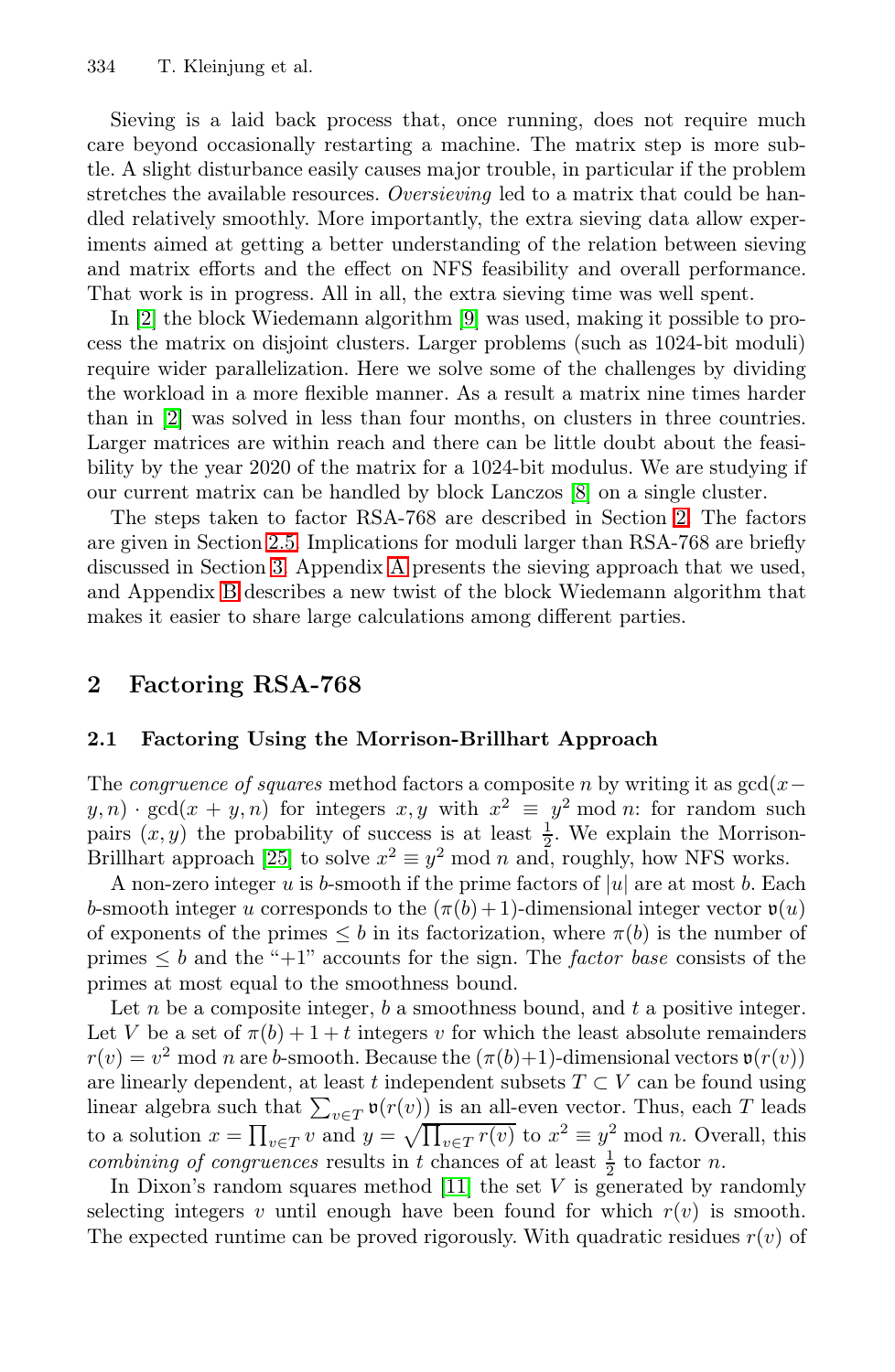ord[e](#page-12-3)r  $n$ , however, [th](#page-12-2)e [m](#page-12-3)ethod is not practical: earlier, Morrison and Brillhart [25] had already shown how to use continued fractions to generate quadratic residues of order  $n^{1/2}$ . The much higher smoothness probabilities make their method much faster than Dixon's, despite the lack of a formal proof. Schroeppel with his *linear sieve* was the first, in [abo](#page-12-0)ut 1976, to combine similarly high smoothness probabilities with fast *sieving*-based smoothness detection [31, Section 6] and to analyze the resulting heuristic expected runtime [17, Section 4.2.6]. A variation led to Pomerance's *quadratic sieve* [31,32]. Factoring methods of this sort that rely on smoothness of residues of order  $n^{\theta(1)}$  have expected runtimes of the form

$$
e^{(c+o(1))(\ln n)^{1/2}(\ln \ln n)^{1/2}}
$$
 (for  $n \to \infty$ )

for positive constants c. The number field sieve [19] was the first, and so far the only, practical factoring method to break thro[ugh](#page-13-0) the barrier of the ln n-exponent of  $\frac{1}{2}$ . It uses more contrived congruences that involve smoothness of numbers of order  $n^{o(1)}$ , for  $n \to \infty$ , that can, as usual, be combined into a congruence of squares  $x^2 \equiv y^2 \mod n$ . NFS factors a composite integer n in heuristic expected time

$$
e^{((64/9)^{1/3} + o(1))(\ln n)^{1/3}(\ln \ln n)^{2/3}}
$$
 (for  $n \to \infty$ ).

It is currently the best algorithm to factor numbers without special properties, such as RSA-768, a 768-bit, 232-digit RSA modulus taken from [35]:

123018668453011775513049495838496272077285356959533479219732245215172640050726 365751874520219978646938995647494277406384592519255732630345373154826850791702 6122142913461670429214311602221240479274737794080665351419597459856902143413.

Similar to Schroeppel's linear sieve, the most impo[rta](#page-12-0)[nt s](#page-12-4)[tep](#page-13-2)s of NFS are *sieving* and the *matrix step*. In the former *relations* are collected, congruences involving smooth values similar to the smooth  $r(v)$ -values above. In the latter linear dependencies are found among the exponent vectors of the smooth values. NFS requires two non-trivial additional steps: a pre-processing *polynomial selection* step before the sieving can start, and a post-processing *square root step* to convert the linear dependencies into congruences of squares. A rough operational description of these steps as applied to RSA-768 is given below. For an explanation why these steps work, we refer to the many expositions on NFS [19,20,33].

#### 2.2 Polynomial Selection

With *n* the integer to be factored, let  $f_1(X), f_2(X) \in \mathbf{Z}[X]$  be two irreducible integer polynomials of degrees  $d_1$  and  $d_2$ , respectively, with a common root m modulo n, i.e.,  $f_1(m) \equiv f_2(m) \equiv 0 \mod n$ . For simplicity we assume that  $f_1$ and  $f_2$  are monic, even though the actual  $f_1$  and  $f_2$  are not. With  $v_k(a, b)$  $b^{d_k} f_k(a/b) \in \mathbf{Z}$  ( $k = 1, 2$ ), relations are coprime pairs of integers  $(a, b)$  with  $b > 0$ such that  $v_1(a, b)$  and  $v_2(a, b)$  are simultaneously smooth,  $v_1(a, b)$  with respect to some  $b_1$  and  $v_2(a, b)$  with respect to some  $b_2$ . Sufficiently many more than  $\pi(b_1)+\pi(b_2)+2$  relations lead to enough chances to factor n, as sketched below.

Let  $\mathbf{Q}(\alpha_k) = \mathbf{Q}[X]/(f_k(X))$  for  $k = 1, 2$  be two algebraic number fields. The elements  $a-b\alpha_k \in \mathbf{Z}[\alpha_k]$  have *norm*  $v_k(a, b)$  and belong to the first degree prime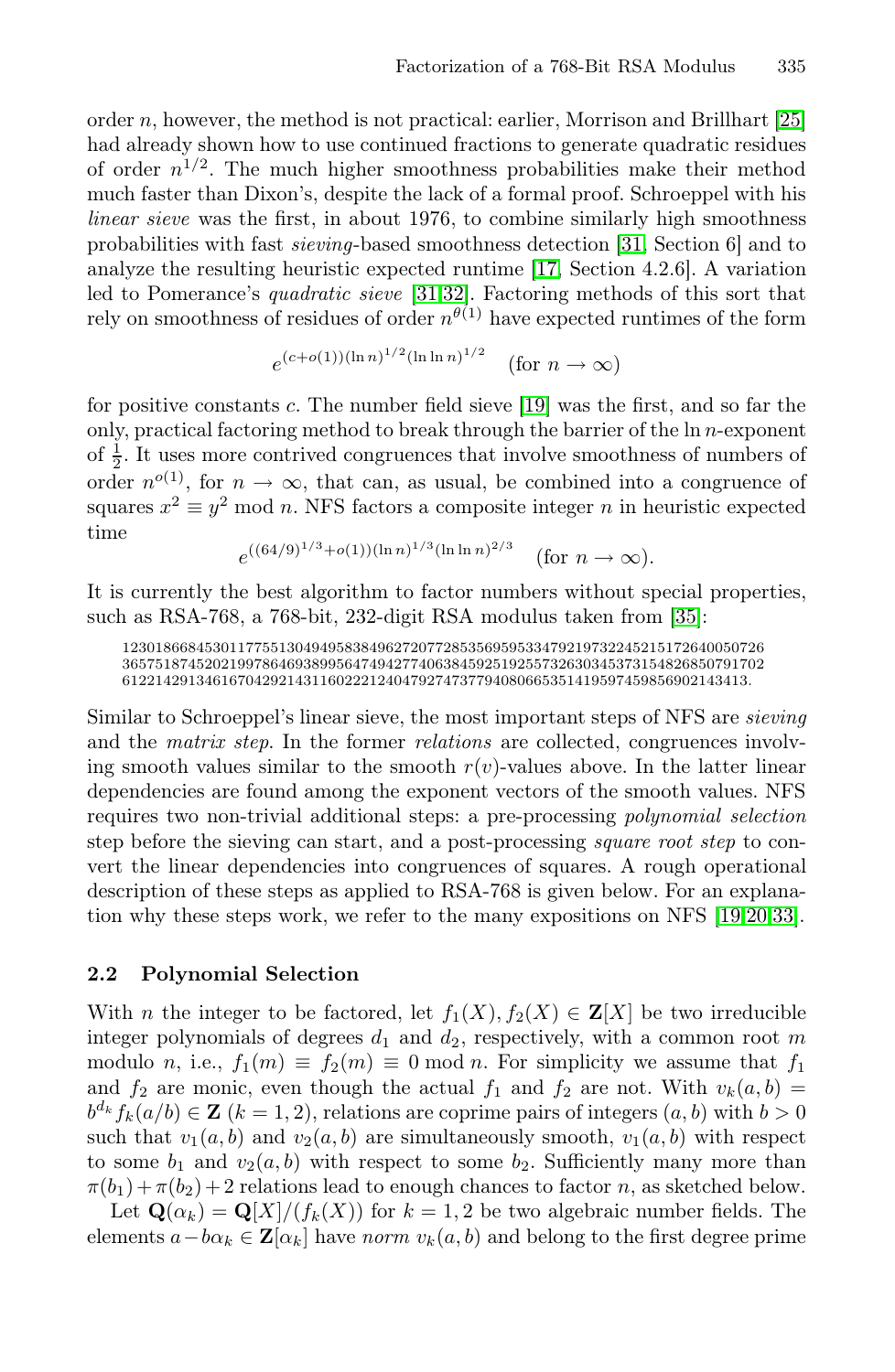ideals in  $\mathbf{Q}(\alpha_k)$  of (prime) norms equal to the prime factors of  $v_k(a, b)$ . These prime ideals in  $\mathbf{Q}(\alpha_k)$  correspond bijectively to the pairs  $(p, r \mod p)$  where p is prime and  $f_k(r) \equiv 0 \mod p$ : excluding factors of  $f_k$ 's discriminant, such a first degree prime ideal has norm p and is generated by p and  $r - \alpha_k$ .

Because  $f_k(m) \equiv 0 \mod n$ , the two natural ring homomorphisms  $\phi_k : \mathbf{Z}[\alpha_k] \to$ **Z**/n**Z** for  $k = 1, 2$  map  $\sum_{i=0}^{d_k-1} a_i \alpha_k^i$  to  $\sum_{i=0}^{d_k-1} a_i m^i \text{ mod } n$  and  $\phi_1(a - b\alpha_1) \equiv$  $\phi_2(a - b\alpha_2)$  mod n. Linear dependencies modulo 2 among the exponent-vectors of the primes in the  $b_1$ -smooth  $v_1(a, b)$ ,  $b_2$ -smooth  $v_2(a, b)$  pairs lead to subsets T such that  $\prod_{(a,b)\in T} (a-b\alpha_k)$  is a square  $\sigma_k$  in  $\mathbf{Q}(\alpha_k)$ , for  $k=1,2$ . With  $\phi_1(\sigma_1)$  $φ_2(σ_2)$  mod *n* it then remains to compute square roots  $τ_k = \sqrt{σ_k} ∈ \mathbf{Q}(α_k)$  for  $k = 1, 2$  to find a solution  $x = \phi_1(\tau_1)$  and  $y = \phi_2(\tau_2)$  to  $x^2 \equiv y^2 \mod n$ .

It is easy to find  $f_1$  and  $f_2$  so that numbers of order  $n^{o(1)}$ , for  $n \to \infty$ , must be smooth. Let  $d_1 \in \mathbf{N}$  be of order  $(\frac{3 \ln n}{\ln \ln n})^{1/3}$ , let  $d_2 = 1$ , let m be an integer slightly smaller than  $n^{1/d_1}$ , and write n in radix m as  $n = \sum_{i=0}^{d_1} n_i m^i$  with  $0 \leq n_i < m$ . Then  $f_1(X) = \sum_{i=0}^{d_1} n_i X^i$  and  $f_2(X) = X - m$  have common root m modulo n, the coefficients are  $n^{o(1)}$  for  $n \to \infty$ , and the values a, b that suffice to generate enough relations are small enough to keep  $b^{d_1} f_1(a/b)$  and  $b^{d_2} f_2(a/b)$  of order  $n^{o(1)}$  as well. Finally, if  $f_1$  is not irreducible, it can be used to directly factor n or, if that fails, one of its factors can be used instead of  $f_1$ . If  $d_1 > 1$  and  $d_2 = 1$ we refer to " $k = 1$ " as the *algebraic side* and " $k = 2$ " as the *rational side*. With  $d_2 = 1$  the algebraic number field  $\mathbf{Q}(\alpha_2)$  is simply **Q**, the first degree prime ideals in **Q** are the regular primes and, with  $f_2(X) = X - m$ , the element  $a - b\alpha_2$  of  $\mathbf{Z}[\alpha_2]$  is  $a - bm = v_2(a, b) \in \mathbf{Z}$  with  $\phi_2(a - b\alpha_2) = a - bm \mod n$ .

Although with [th](#page-11-5)ese polynomials NFS achieves its asymptotic runtime, there is a lot of freedom in the choices of  $m$ ,  $f_1$ , and  $f_2$ . E[xplo](#page-12-5)iting this involves ext[ens](#page-12-6)[ive](#page-12-7) searches, comparin[g c](#page-11-6)hoices based on smoothness probabilities, and thus with respect to coefficient size, number of real roots and roots modulo small primes, smoothness properties of leadin[g co](#page-12-8)efficients, and sieving experiments. How the search is best conducted is the subject of active research; current approaches are guided by experience, helped by luck, and profit from patience.

One method is known that produces two good polynomials of degrees greater than one (namely, twice degree two [5]). Its results are not competitive with the current best  $d_1 > 1$ ,  $d_2 = 1$  methods which are all based on refinements [15] of the approach from [24,26] as summarized in [7, Section 3.1]. A search of three months on a cluster of 80 Opteron cores (i.e.,  $\frac{3}{12} \cdot 80 = 20$  core years), conducted at BSI in 2005 already and thus not including the idea from [16], produced three pairs of polynomials of comparable quality. We used

 $f_1(X) = 265482057982680X^6$ 

- $+ 1276509360768321888X<sup>5</sup>$
- $-5006815697800138351796828X<sup>4</sup>$
- $-46477854471727854271772677450X<sup>3</sup>$
- $+ 6525437261935989397109667371894785X^2$
- $-18185779352088594356726018862434803054X$
- <sup>−</sup> <sup>277565266791543881995216199713801103343120</sup>,

 $f_2(X) = 34661003550492501851445829X - 1291187456580021223163547791574810881.$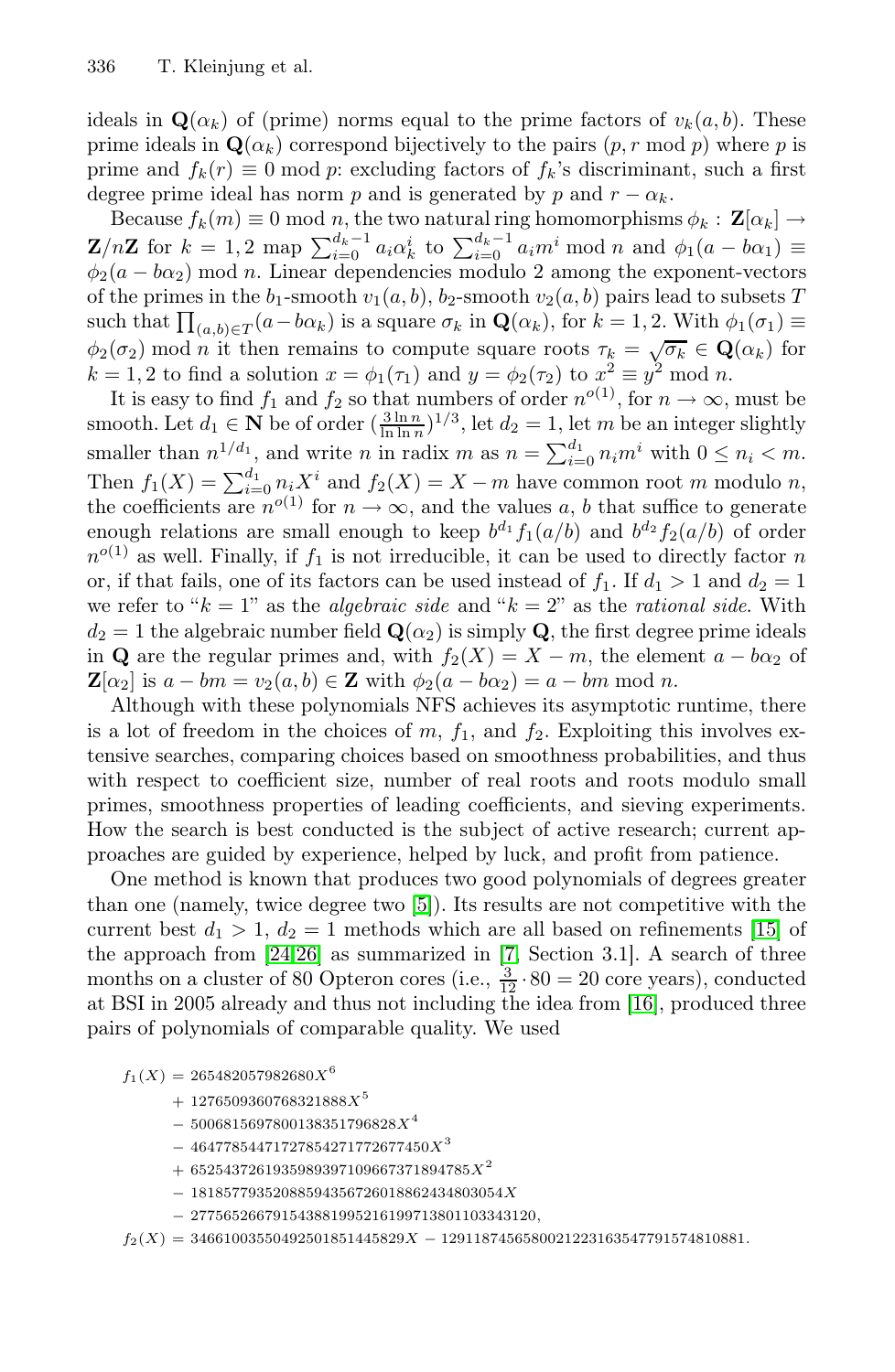The leading coefficients factor as  $2^3 \cdot 3^2 \cdot 5 \cdot 7^2 \cdot 11 \cdot 17 \cdot 23 \cdot 31 \cdot 112877$  and 13 · 37 · 79 · 97 · 103 · 331 · 601 · 619 · 769 · 907 · 1 063, respectively. The discriminant of  $f_1$  equals  $2^{12} \cdot 3^2 \cdot 5^2 \cdot 13 \cdot 17 \cdot 17722398737 \cdot c273$ , for a 273-digit composite integer  $c273$  that is most likely free of squares and of factors less than  $10^{40}$ . The discriminant of  $f_2$  equals one. A renewed search at EPFL in the spring of 2007 (also not using the idea from [16]) produced a couple of candidates of similar quality, again after spending about 20 core years.

<span id="page-4-0"></span>Following [15], during the search, the leading coefficient of  $f_2$  allowed 11 (search at BSI) or 10 (search at EPFL) prime factors equal to 1 mod 6 and at most one other factor  $\langle 2^{15.5} \rangle$ . The leading coefficient of  $f_1$  was a multiple of 258 060 =  $2^2 \cdot 3 \cdot 5 \cdot 11 \cdot 17 \cdot 23$ . At least  $2 \cdot 10^{18}$  pairs  $(f_1, f_2)$  were considered.

#### 2.3 Sieving

To be able to profit from near misse[s du](#page-4-0)ring the search for relations an integer x is defined to be  $(b_k, b_\ell)$ -smooth if with the exception of, say, four prime factors between  $b_k$  and  $b_\ell$ , all remaining prime factors of |x| are at most  $b_k$ . We thus change the definition of a relation into a coprime pair of integers  $(a, b)$  with  $b > 0$  such that  $b^{d_1} f_1(a/b)$  is  $(b_1, b_\ell)$ -smooth and  $b^{d_2} f_2(a/b)$  is  $(b_2, b_\ell)$ -smooth. Although *large primes* speed up the sieving, they make it harder to decide whether enough relations have been found, as the criterion that more than  $\pi(b_1)+\pi(b_2)+2$ are needed is no longer adequate. The decision requires duplicate and singleton removal. It is briefly touched upon at the end of Section 2.3.

We used  $b_1 = 11 \cdot 10^8$ ,  $b_2 = 2 \cdot 10^8$  and  $b_{\ell} = 2^{40}$  on cores with at least 2 GB RAM (the majority) and  $b_1 = 4.5 \cdot 10^8$ ,  $b_2 = 10^8$  on others (preferably with at lea[st a](#page-12-9) GB RAM). Based on sieving experiments it was expected that it would suffice to use as sieving region the subset S of  $\mathbf{Z} \times \mathbf{Z}_{>0}$  of about  $11 \cdot 10^{18}$  coprime pairs  $(a, b)$  with  $|a| \leq 3 \cdot 10^9 \cdot \kappa^{1/2} \approx 6.3 \cdot 10^{11}$  and  $0 < b \leq 3 \cdot 10^9 / \kappa^{1/2} \approx 1.4 \cdot 10^7$ . Here  $\kappa = 44000$  approximates the *skewness* of  $f_1$ . It is used to approximately minimize the largest norm  $v_1(a, b)$  encountered in the sieving region. Although prime ideal norms up to  $2^{40}$  were accepted, the parameters were optimized for norms up to  $2^{37}$ . Most jobs attempted to factor after the sieving algebraic and rational cofactors up to  $2^{140}$  and  $2^{110}$ , respectively, only considering the most promising candidates [14]. As far as we know, this was the first NFS factorization allowing more than three algebraic large primes.

Disregarding factors of  $f_k$ 's discriminant, a prime p dividing  $f_k(r)$  is equivalent to  $(r \mod p)$  being a root of  $f_k$  modulo p. Because  $d_2 = 1$ , the polynomial  $f_2$ has one root modulo p for each prime p not dividing its leading coefficient, and each such p divides  $f_2(j)$  once every p consecutive j-values. For  $f_1$  there may be between zero to  $d_1$  roots modulo p: some primes p do not divide  $f_1(j)$  for any j, whereas other p may divide  $f_1(j)$  a total of  $d_1$  times for every p consecutive j-values. The  $(p, r)$  pairs with  $p \leq b_1$  for  $f_1$  and  $p \leq b_2$  for  $f_2$  are precomputed.

Early implementations of NFS used *line sieving*: for some b-value and k, one marks for each precomputed  $(p, r)$  pair for  $f_k$  the a-values of the form  $rb + ip$ for  $i \in \mathbf{Z}$  with "p," since for those a-values p divides  $b^{d_k} f(a/b) = v_k(a, b)$ . The locations hit by many different p's are remembered, and the process is repeated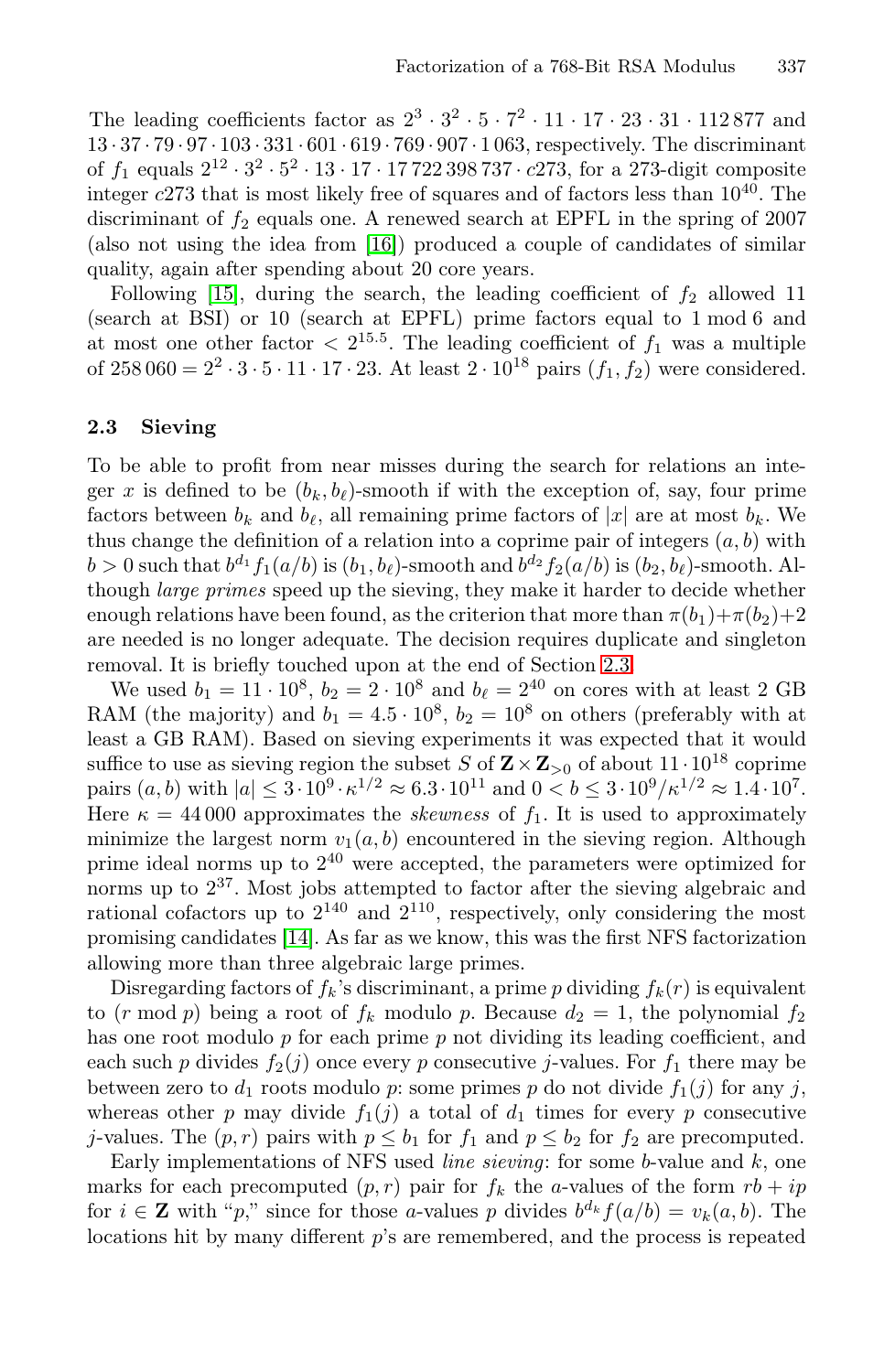for the other k. Relations may be found at locations that were hit twice. With many lines (b-values) to be processed, line sieving can easily be parallelized.

For RSA-768 we did not use line sieving but a more efficient approach that has gained popularity since the mid 1990s: the *lattice sieve* as described in [30]. For a (prime,root) pair  $q = (q, s)$  define  $L_q$  as the lattice of integer linear combinations of the 2-dimensional integer (row-)vectors  $(q, 0), (s, 1) \in \mathbb{Z}^2$ . Let  $S_q = S \cap L_q$ . Fix a (prime,root) pair  $q = (q, s)$  for, say,  $f_1$ . The *special prime* q (as it was referred to in [30]) is chosen smaller than  $b_{\ell}$ , and it divides  $b^{d_1} f_1(a/b)$  for  $(a, b) \in S_{\mathfrak{a}}$ . Lattice sieving consists of marking, for each precomputed (prime,root) pair p for  $f_1$ , the points in the intersection  $L_p \cap S_q$ . Locations that are hit often are remembered, and the process is repeated for the precomputed (prime,root) pairs for  $f_2$ . Relations may be found at locations that were hit twice. For each relation thus found, q divides  $v_1(a, b)$ . The process is repeated for other q until enough relations have been found. Because relations may be found for each special prime occurring in  $v_1(a, b)$ , duplicates will be found when lattice sieving.

In practice one fixes bounds I and J independent of q and defines  $S_q$  =  $\{iu + jv : i, j \in \mathbb{Z}, -I/2 \leq i < I/2, 0 < j < J\}$ , where  $u, v$  form a basis for  $L_{\mathfrak{q}}$  that minimizes the norms  $v_1(a, b)$  for  $(a, b) \in S_{\mathfrak{q}}$ . Such a basis is found by partially reducing the basis  $(q, 0), (s, 1)$  for  $L_q$  such that the first coordinate is roughly  $\kappa$  ti[mes](#page-12-10) bigger than the second, cf. [skew](#page-12-11)ness of S. Sieving is carried out over the set  $\{(i, j) \in \mathbf{Z} \times \mathbf{Z}_{>0} : -I/2 \leq i < I/2, 0 < j < J\}$  $\{(i, j) \in \mathbf{Z} \times \mathbf{Z}_{>0} : -I/2 \leq i < I/2, 0 < j < J\}$  $\{(i, j) \in \mathbf{Z} \times \mathbf{Z}_{>0} : -I/2 \leq i < I/2, 0 < j < J\}$  $\{(i, j) \in \mathbf{Z} \times \mathbf{Z}_{>0} : -I/2 \leq i < I/2, 0 < j < J\}$  $\{(i, j) \in \mathbf{Z} \times \mathbf{Z}_{>0} : -I/2 \leq i < I/2, 0 < j < J\}$ , interpreted as  $S_q$ .

[We](#page-13-1) used  $I = 2^{16}$  and  $J = 2^{15}$ , i.e., a lattice sieving area of size roughly  $2^{31} \approx 2 \cdot 10^9$ . With  $b_1 = 11 \cdot 10^8$  and  $b_2 = 2 \cdot 10^8$ , the majority of the sieving-primes can be expected to hit  $S_q$  only a few times. Thus, for any sieving-p, only a few of [t](#page-6-0)he j-values (the lines) will be hit, unlike line sieving where each line will be hit several times by each prime. Therefore, when lattice sieving, a more sophisticated sieving method must be used that avoids looking at all lines  $0 < j < J$  for each p. This *sieving by vectors* [30] was first implemented in [13] and used for many factorizations in the 1990s [10,7]. We used the implementation from [12], described in Appendix A. Most of the about 0.48 billion (prime, root) pairs  $(q, s)$ for special primes  $q$  between 0.45 and 11.1 billion (and some special primes below 0.45 billion, with a smaller  $b_1$ -value) were processed by eight contributing parties (cf. Table 1) during the period August 2007 until April 2009. Scaled to a 2.2 GHz Opteron core [w](#page-12-0)ith 2 GB RAM, a single  $L<sub>q</sub>$  was processed in less than 100 seconds on average and produced about 134 relations, for an average of about four relations every three seconds. This average rate varies by a factor of about two between both ends of the special primes range that we used.

We collected 64 334 489 730 relations in total, each requiring about 150 bytes. Compressed they occupied about 5 terabytes of disk space, backed up at various locations. The 27.4% duplicates were removed using hashing. This was done mostly during the sieving, overall taking less than 10 days on a 2.66 GHz Core2 processor with ten 1TB hard disks. After including 57 223 462 *free relations* [19], we ended up with 47 762 243 404 relations involving 35 288 334 017 prime ideals.

Given the set of unique relations, those that involve a prime ideal that does not occur in any other relation, the singletons, cannot be part of a dependency.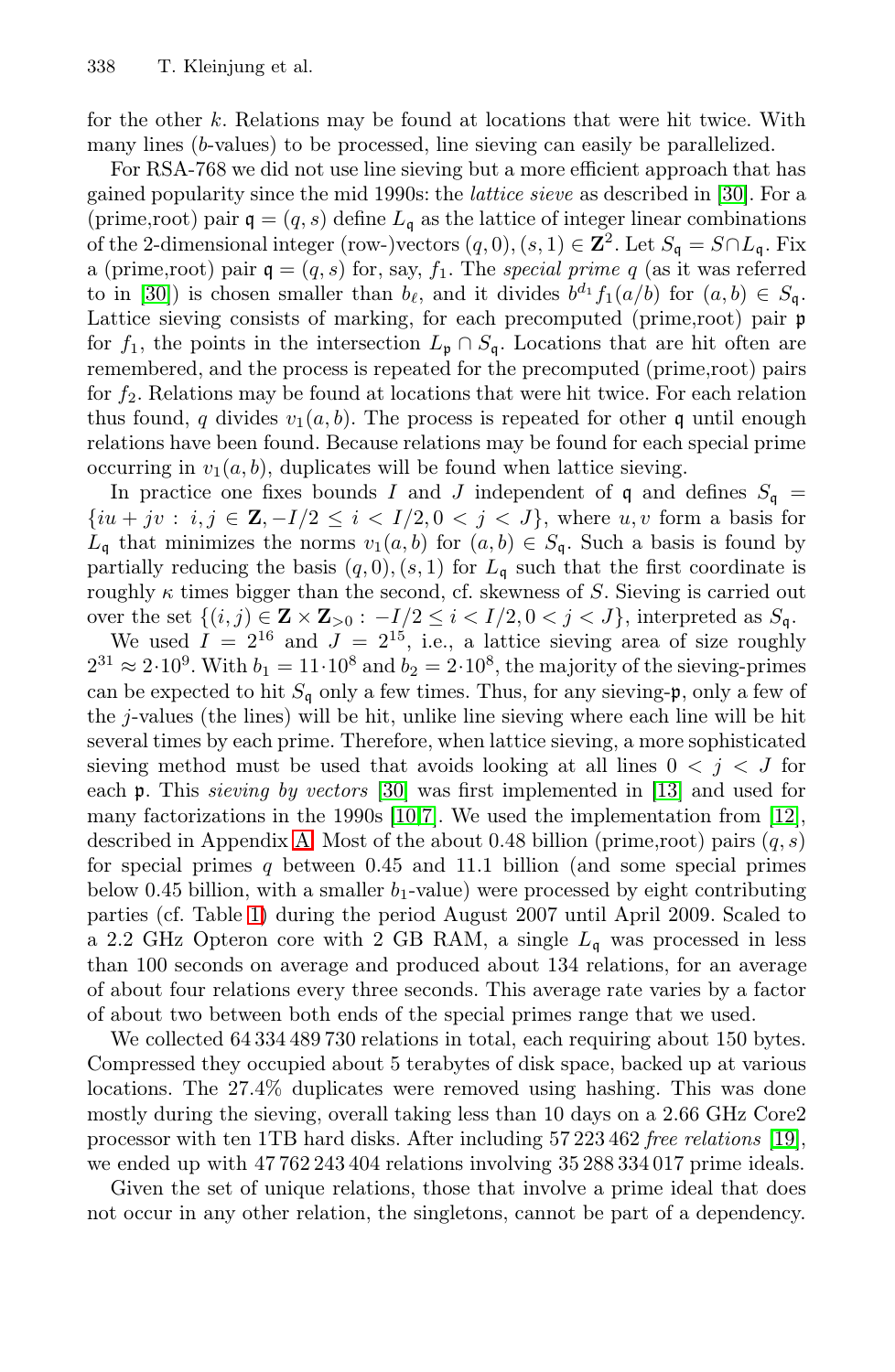<span id="page-6-0"></span>

| contributor                                     | relations    | matrix stages, % of matrix effort |         |                               |       |
|-------------------------------------------------|--------------|-----------------------------------|---------|-------------------------------|-------|
|                                                 | contribution |                                   |         | $(60\%)$ 2 $(0\%)$ 3 $(40\%)$ | total |
| Bonn (University and BSI)                       | 8.14\%       |                                   |         |                               |       |
| <b>CWI</b>                                      | $3.44\%$     |                                   |         |                               |       |
| EPFL                                            | 29.78%       | 34.3%                             | $100\%$ | 78.2%                         | 51.9% |
| INRIA LORIA (ALADDIN-G5K)                       | 37.97%       | 46.8%                             |         | 17.3%                         | 35.0% |
| <b>NTT</b>                                      | 15.01%       | 18.9%                             |         | $4.5\%$                       | 13.1% |
| Scott Contini (Australia)                       | 0.43%        |                                   |         |                               |       |
| Paul Leyland (UK)                               | $0.69\%$     |                                   |         |                               |       |
| Heinz Stockinger (Enabling Grids for E-sciencE) | 4.54%        |                                   |         |                               |       |

Table 1. Percentages contributed

Singletons were removed using hashing. Doing this once reduced the set of relations to 28 984 986 047 elements with 14 498 007 183 prime ideals. Removal of singletons usually creates new singletons, and the process must be repeated until no new singletons are created. After a few more singleton removals 24 615 168 385 relations involving at most 9 976 671 468 prime ideals were left.

<span id="page-6-1"></span>Further singleton removal was combined with *clique removal* [6], i.e., search of combinations with matching first degree prime ideals of norms larger than  $b_k$ . Ultimately, this led to 2 458 248 361 relations with 1 697 618 199 prime ideals, still containing an almost insignificant number (604 423) of free relations. Since there are more relations than prime ideals (so that dependencies exist), we had done enough sieving and lots of flexibility to create a matrix. Singleton and clique removal took less than [10](#page-11-9) days on the same platform as above.

### 2.4 The Matrix Step

Current best methods to find dependencies among the rows of a sparse matrix take time proportional to the product of the dimension and the weight (i.e., number of non-zero entries) of the matrix. Merging is a generic term for the set of strategies developed to build a matrix for which close to optimal dependency search can be expected. It is described in [6]. We ran about 10 separate merging jobs, aiming for various optimizations (low dimension, low weight, best-of-both, etc.), which each took a couple of da[ys](#page-11-2) [on](#page-13-3) a single core per [nod](#page-11-1)e of a 37-node 2.66 GHz Core2 cluster with 16 G[B R](#page-12-12)AM per node, and a not particularly fast interconnection network. The best alternative was a  $192\,796\,550 \times 192\,795\,550$ -matrix of total weight 27 797 115 920 (on average 144 non-zeros per row), requiring about 105 GB. It was generated in 5-days on two to three cores on the 37-node cluster, where the long duration was probably due to the large communication overhead. When we started the project, we expected dimension about a quarter billion and density per row of about 150, which would have been about  $\frac{7}{4}$  times harder.

To find dependencies we used block Wiedemann [9,38] as described in [2, Section 5.1. We give a high level description [18, Section 2.19]. Given a nonsingular  $d \times d$  matrix M over the finite field  $\mathbf{F}_2$  and  $b \in \mathbf{F}_2^d$ , we wish to solve the system  $Mx = b$ . The minimal polynomial F of M on the vector space spanned by b,  $Mb, M<sup>2</sup>b, ...$  has degree at most d, so that  $F(M)b = \sum_{i=0}^{d} F_iM^ib = 0$ . From  $F_0 = 1$  it follows that  $x = \sum_{i=1}^d F_i M^{i-1}b$ , so it suffices to find the  $F_i$ 's.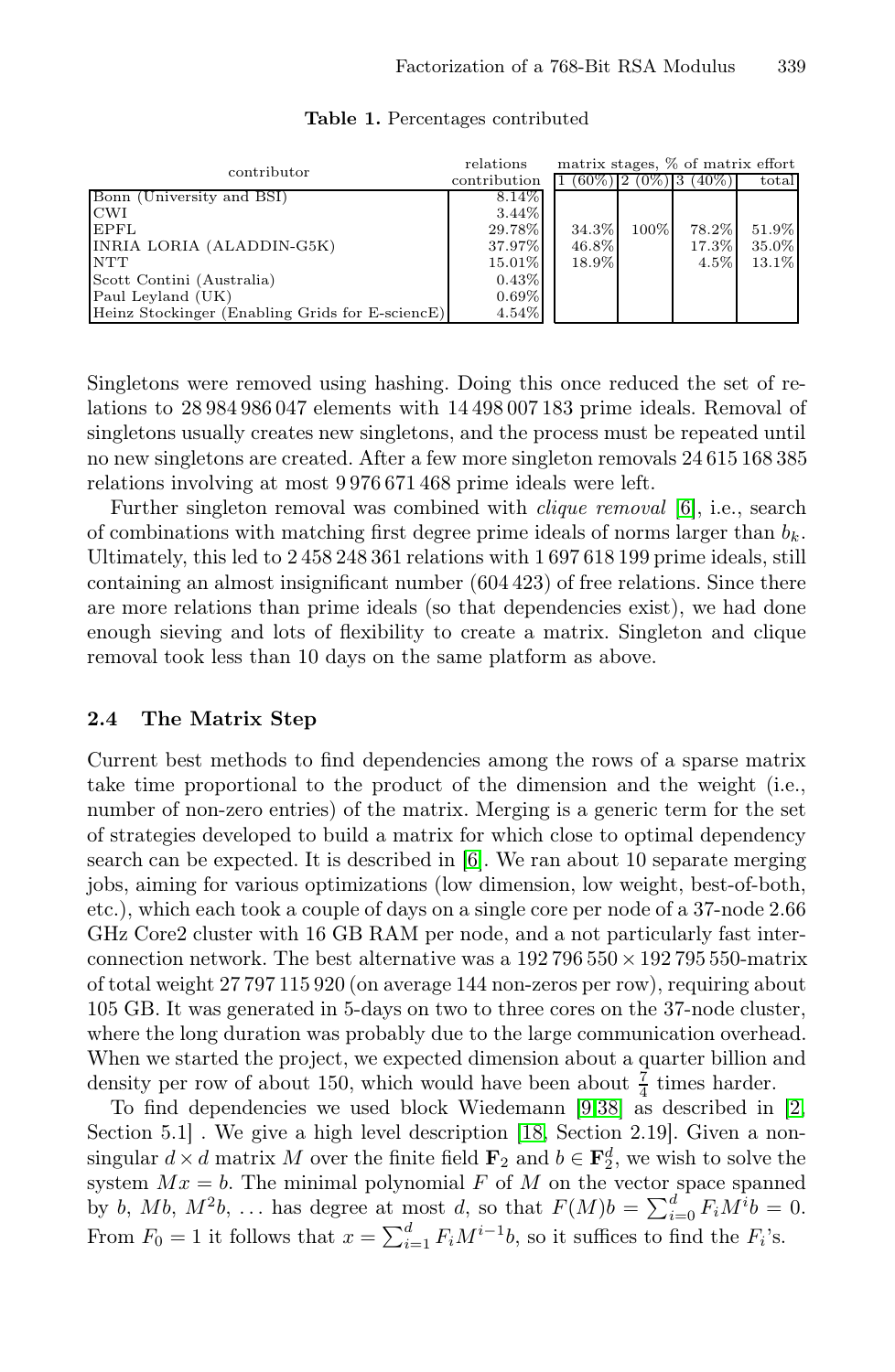Denoting by  $m_{i,j}$  the j<sup>th</sup> coordinate of the vector  $M^i b$ , it follows that for each j with  $1 \leq j \leq d$  the sequence  $(m_{i,j})_{i=0}^{\infty}$  satisfies a linear recurrence relation of order at most d defined by the coefficients  $F_i$ : for any  $t \geq 0$  and  $1 \leq j \leq d$ we have that  $\sum_{i=0}^{d} F_i m_{i+t,j} = 0$ . Given  $2d + 1$  consecutive terms of an order d linear recurrence, its coefficients can be computed using the Berlekamp-Massey method [22,38]. Each j may lead to a polynomial of smaller degree than  $F$ , but taking, if necessary, the least common multiple of the polynomials found for a few different indices  $j$ , the correct [min](#page-11-2)imal polynomial will be found.

Summarizing the above, there are three major stages: a first iteration consisting of 2d matrix×vector steps to generate  $2d + 1$  terms of the linear recurrence, the Berlekamp-Massey stage to calculate the  $F_i$ 's, and a second iteration consisting of d matrix×vector steps to calculate the solution using the  $F_i$ 's. For large matrices the first and the final stage are the most time consuming.

In practice it is common to use *blocking*, to take advantage of the fact that on 64-bit machines 64 different vectors b over  $\mathbf{F}_2$  can be processed simultaneously, at little [or](#page-11-1) no extra cost compared to a single vector [9], while using the same three main stages. If the vector  $\bar{b}$  is 64 bits wide and in the first stage the first 64 coordinates of each of the generated 64 bits wide vectors  $M^{\prime}b$  are kept, the number of matrix  $(M)$  times vector  $(\overline{b})$  multiplications in both the first and the final stage is reduced by a factor of  $64$  compared to the number of  $M$  times  $b$ multiplications, while making the central Berlekamp-Massey stage a bit more cumbersome. It is less common to take the blocking a step further and run both iteration stages spread over a small number  $n'$  of different sequences, possibly run on disjoint clusters; in [2] this was done with  $n' = 4$  sequences run on three clusters. If for each sequence one keeps the first  $64 \cdot n'$  coordinates of each of the 64 bits wide vectors they generate during t[he](#page-11-1) first stage, the number of steps to be carried out (per sequence) is further reduced by a factor of  $n'$ , while allowing independent and simultaneous execution on possibly  $n'$  disjoint clusters. After the first stage the data generated for the  $n'$  sequences have to be gathered at a central location where the Berlekamp-Massey stage will be carried out.

While keeping the first  $64 \cdot n'$  coordinates per step for each sequence results in a reduction of the number of steps per sequence by a factor of  $64 \cdot n'$ , keeping a different number of coordinates while using  $n'$  sequences results in another reduction in the number of steps for the first stage. Following [2, Section 5.1], if the first  $64 \cdot m'$  coordinates are kept of the 64 bits wide vectors for  $n'$  sequences, the numbers of steps become  $\frac{d}{64 \cdot m'} + \frac{d}{64 \cdot n'} = (\frac{n'}{m'} + 1) \frac{d}{64 \cdot n'}$  $\frac{d}{64 \cdot m'} + \frac{d}{64 \cdot n'} = (\frac{n'}{m'} + 1) \frac{d}{64 \cdot n'}$  $\frac{d}{64 \cdot m'} + \frac{d}{64 \cdot n'} = (\frac{n'}{m'} + 1) \frac{d}{64 \cdot n'}$  and  $\frac{d}{64 \cdot n'}$  for the first and third stage, respectively and for each of the  $n'$  sequences. The choices of  $m'$  and  $n'$  should be weighed off against the cost of the Berlekamp-Massey step with time and space complexities proportional to  $\frac{(m'+n')^3}{n'}d^{1+o(1)}$  and  $\frac{(m'+n')^2}{n'}d$ , respectively and for  $d \to \infty$ , and where the exponent "3" may be replaced by the matrix multiplication exponent (our implementation uses "3").

When running the first stage using  $n'$  sequences, the effect of non-identical resources used for different sequences quickly becomes apparent: some locations finish their work faster than others (depicted in Fig. 1). To keep the fast contributors busy and to reduce the work of the slower ones (thereby reducing the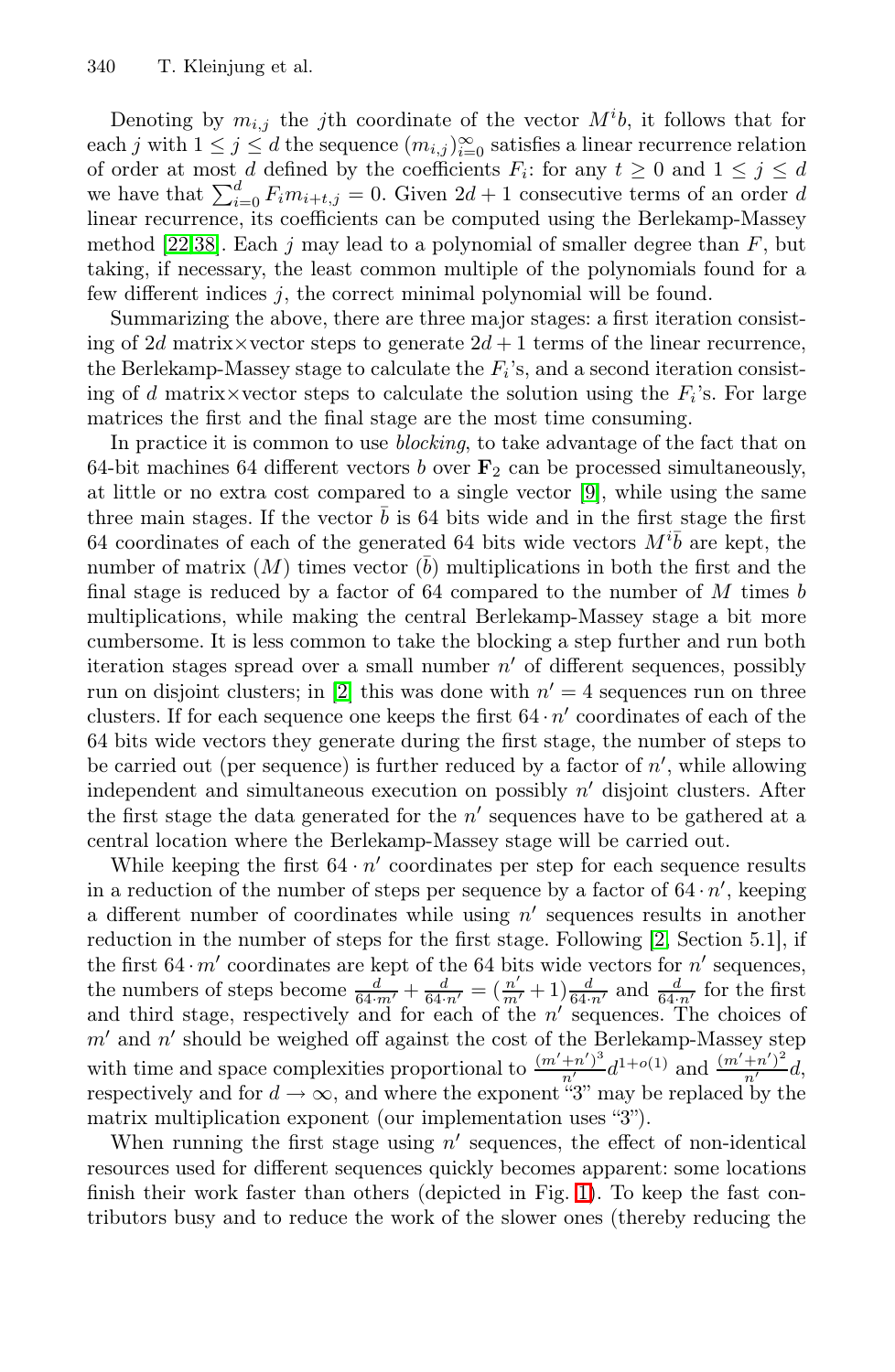wall-clock time), a quickly processed first stage sequence may continue for  $s$ steps beyond  $(\frac{n'}{m'}+1)\frac{d}{64\cdot n'}$  while reducing the number of steps in another first stage sequence by the same s. As [de](#page-11-1)scribed in Appendix B, this can be done i[n](#page-11-1) a very flexible way, as long as the overall number of steps over all first stage sequences adds up to  $n' \cdot (\frac{n'}{m'}+1) \frac{d}{64\cdot n'}$ . The [te](#page-11-1)rmination points of the sequences in the third stage need to be adapted accordingly. This is easily arranged for, since the third stage allows much easier and much wider parallelization anyhow (assuming checkpoints from the first stage are kept). Another way to keep all parties busy is swapping jobs, thus requiring data exchanges, synchronization, and more human interaction, making it a less attractive option altogether.

For our matrix with  $d \approx 193 \cdot 10^6$  we used, as in [2],  $m' = 2n'$ . But where  $n' = 4$  was used in [2], we used  $n' = 8$ . This quadrupled the Berlekamp-Massey runtime and doubled its memory compared to the matrix from [2], on top of the increased runtime and memory demands caused by the larger dimension of the matrix. On the other hand, the compute intensive first and third stages could be split up into twice as many independent jobs as before. For the first stage on average  $(\frac{8}{16}+1)\frac{193\cdot 10^6}{64\cdot 8} \approx 565\,000$  steps needed to be taken per sequence (for 8 sequences), for the third stage the average was about  $\frac{193 \cdot 10^6}{64 \cdot 8} \approx 380\,000$  steps. The actual numbers of steps varied, approximately, between 490 000 and 650 000 for the first stage and between 300 000 and 430 000 for the third stage. The calculation of these stages was carried out on a wide variety of clusters accessed from three locations: a 56-node cluster of 2.2GHz dual hex-core AMD processors with Infiniband at EPFL (installed while the first stage was in progress), a variety of ALADDIN-G5K clusters in France accessed from INRIA LORIA, and a cluster of 110 3.0GHz Pentium-D processors on a Gb Ethernet at NTT.

On 12 nodes of a 12-cores-per-node cluster of 2.2 GHz AMD processors with 16 GB RAM per node and an Infiniband network, one multiplication step (of the matrix times a 64 bits wide vector) took between 4.3 and 4.5 seconds for the first stage and about 4.8 seconds for the slightly more involved third stage. Per-iteration timings for stage one on the Pentium cluster are 11.6 seconds per iteration when two sequences are run in parallel (thus, effectively, 5.8 seconds per sequence), and 6.4 seconds if one sequence is processed. For the third stage it was 7.8 seconds per iteration, for a single sequence. For the ALADDIN-G5K clusters the per-iteration timings for stages one and three varied between 2.3 and 4.1 seconds, and between 2.6 and 17.9 seconds, respectively. It follows that doing the entire first and third stage would have taken 98 days on 48 nodes (576 cores) of the 56-node EPFL cluster.

The first stage was split up into eight independent jobs run in parallel on those clusters, check-pointing once every  $2^{14}$  steps. Running a first (or third) stage sequence required 180 GB RAM, a single 64 bits wide  $\bar{b}$  took 1.5 GB, and a single  $m_i$  matrix 8 KB, of which 565 000 were kept, on average, per first stage sequence. Each partial sum during the third stage evaluation required 12 GB.

The central Berlekamp-Massey stage was done in 17 hours and 20 minutes on the 56-node EPFL cluster (with 16 GB RAM per node), while using just 4 of the 12 available cores per node. Most of the time the available 896 GB RAM sufficed,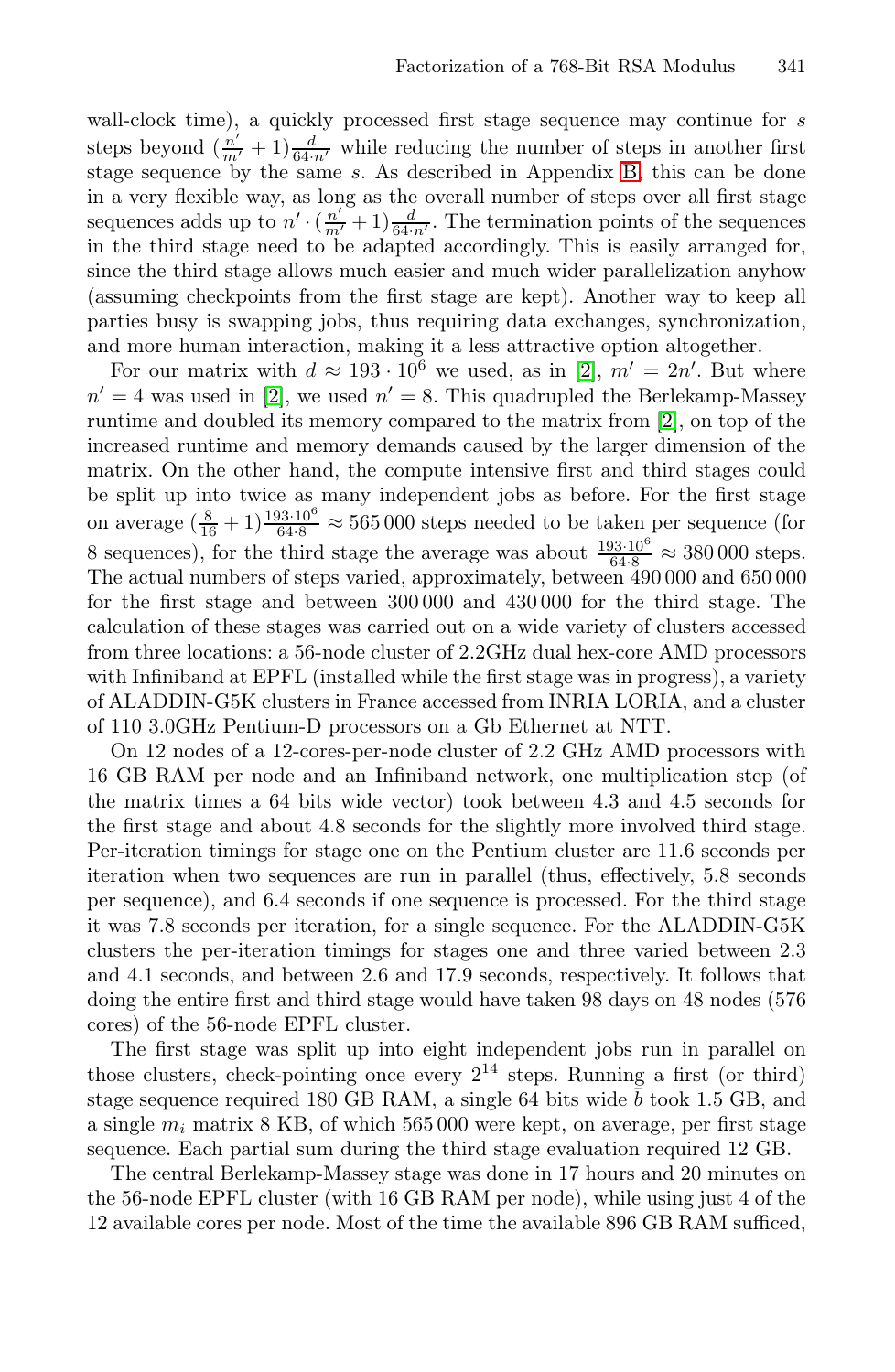<span id="page-9-1"></span>

Fig. 1. Contributions to sequences 0-7: blue=INRIA, orange=EPFL, pink=NTT

<span id="page-9-0"></span>but [d](#page-9-2)uring a central part of the calculation more memory was needed (up to about 1 TB) and some swapping occurred. The third stage started right after completion of the second stage, running as many jobs in parallel as possible. The actual [b](#page-11-10)ookkeeping sheet used is pictured in Fig. 1b. Fig. 1a pictures the first stage contributions apocryphally but accurately. Calendar time for the entire block Wiedemann step was 119 days, finishing on December 8, 2009.

### 2.5 That's a Bingo<sup>1</sup>

As expec[ted](#page-12-13) the matrix step resulted in  $512 = 64 \cdot 8$  linear dependencies modulo 2 among the exponent vectors, more than enough to include the quadratic characters at this stage [1]. This reduced the solution space to 460 elements, giving us that many independent chances of about  $\frac{1}{2}$  to factor RSA-768. In the  $52 = 512 - 460$  difference, a dimension of 46 can be attributed to prime ideals not included in the matrix that divide the leading coefficients or the discriminant.

The square roots of the algebraic numbers were calculated by means of the method from [23] (see also [29]), which uses the known factorization of the algebraic numbers into small prime ideals of known norms. The implementation based on [3] turned out t[o](#page-11-11) have a bug when computing the valuations for the free relations of the prime ideals lying above the divisor  $17722398737 > 2^{32}$ of the discriminant of  $f_1$ . Along with a bug in the quadratic character calculation, this delayed completion of the square root step by a few (harrowing) days.

<span id="page-9-2"></span>O[nce](#page-13-4) the bugs were located and fixed, it took two hours using the hard disk and one core on each of twelve dual hex-core 2.2GHz AMD processors to compute the exponents of all prime ideals for eight solutions simultaneously. Computing a square root using the implementation from [3] took one hour and forty minutes on such a dual hex-core processor. The first one (and four of the other seven) led to the factorization  $p \cdot q$ , found at 20:16 GMT on December 12, 2009:

<sup>&</sup>lt;sup>1</sup> "Is that the way you say it? "That's a bingo?""

<sup>&</sup>quot;You just say "bingo"." [37]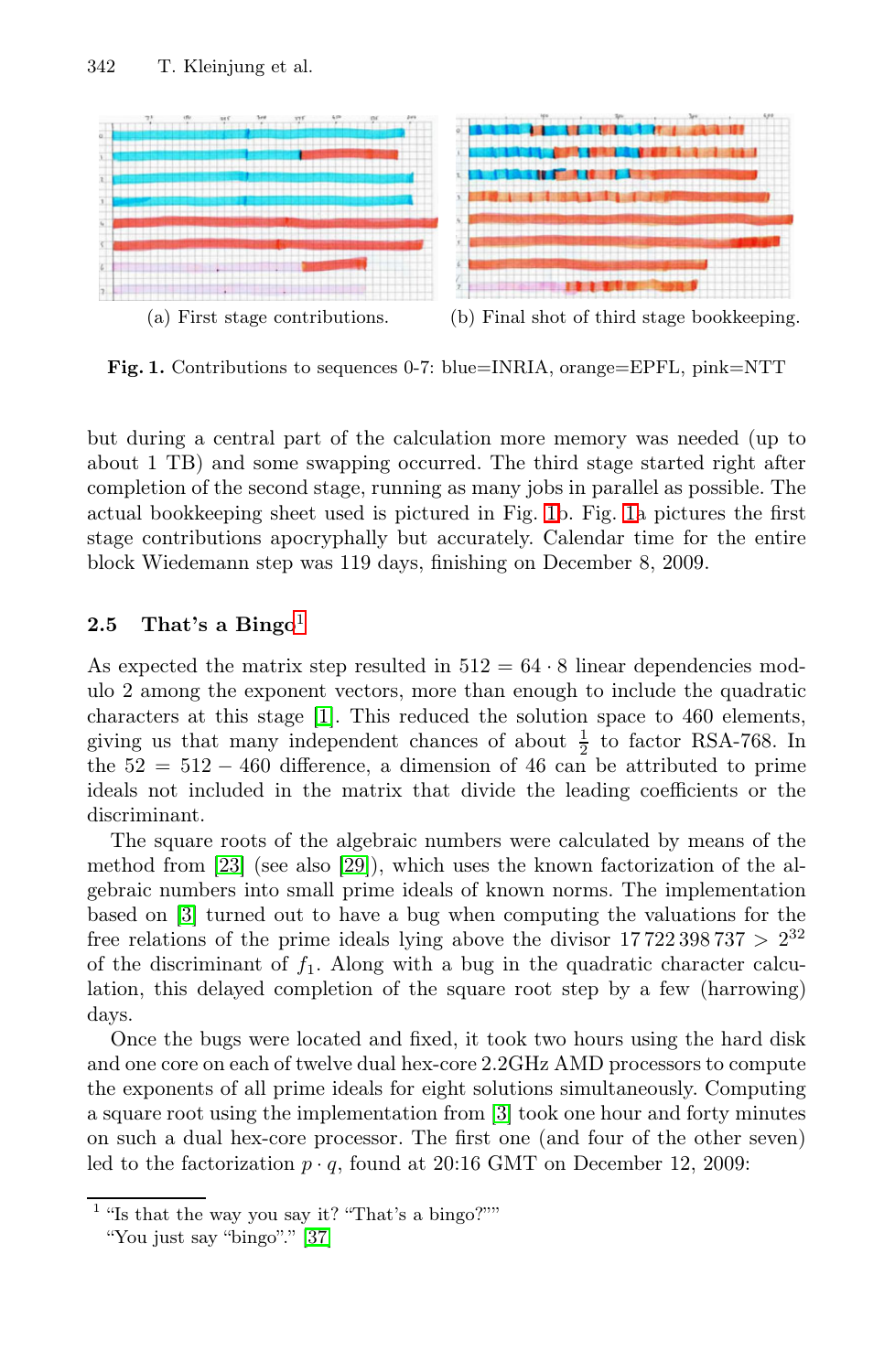*p* = 3347807169895689878604416984821269081770479498371376856891 2431388982883793878002287614711652531743087737814467999489*, q* = 3674604366679959042824463379962795263227915816434308764267 6032283815739666511279233373417143396810270092798736308917*,*

<span id="page-10-0"></span>where p and q are 384-bit, 116-digit primes. With " $pk$ " a k-digit prime, we found:

*p* − 1 =  $2^8 \cdot 11^2 \cdot 13 \cdot 7193 \cdot 160378082551 \cdot 7721565388263419219$  *·* 111103163449484882484711393053 *· p*47*, p* +1=2 *·* 3 *·* 5 *·* 31932122749553372262005491861630345183416467 *· p*71*, q* − 1 = 2<sup>2</sup> · 359 · *p*113*, q* + 1 = 2 · 3 · 23 · 41 · 47 · 239875144072757917901 · *p*90*.* 

## 3 Concluding Remarks

It is customary to conclude a paper reporting a new factoring record with a preview of coming attractions. O[ur m](#page-12-14)ain conc[lusi](#page-12-15)on was summarized in the introduction and was already announced in [2, Section 7]: at this point factoring a 1024-bit RSA modulus looks more than five times easier than a 768-bit RSA modulus looked back in 1999, when we achieved the first public factorization of a 512-bit RSA modul[us. N](#page-12-16)evertheless, a 1024-bit RSA modulus is still about a thousand times harder to factor than a 768-bit one. It may be possible to factor a 1024-bit RSA modulus within the next decade by means of an academic effort on the same scale as the effort presented here. Recent standards recommend phasing out such moduli by the end of the year 2010 [28]. See also [21].

Another conclusion from our work is that we can confidently say that if we restrict ourselves to an open community, academic effort such as ours and unless something dramatic happens in factoring, we will not be able to factor a 1024-bit RSA modulus within the next five years [27]. After that, all bets are off.

The ratio between sieving and matrix time was almost 10. This is probably not optimal if one wants to minimize the overall runtime. But the latter may not be the most important criterion. Sieving is easy, and doing more of it may be a good investment if that leads to an easier matrix step. The relations collected for RSA-768 will give us a better insight in the trade-off between sieving and matrix efforts, where also the choice of the large prime bound  $b_{\ell}$  may play a role. This is a subject for further study that may be expected to lead, ultimately, to a recommendation for close to optimal parameter choices – depending on what one wants to optimize – for NFS factorizations in the 700- to 800-bit range.

Our computation required more than  $10^{20}$  operations. With the equivalent of almost 2000 years of computing on a single core 2.2GHz AMD Opteron, on the order of  $2^{67}$  instructions were carried out. The overall effort is sufficiently low that even for short-term protection of data of little value, 768-bit RSA moduli can no longer be recommended. This conclusion is the opposite of the one on [36], which is based on a hypothetical factoring effort of six months on 100 000 workstations, i.e., about two orders of magnitude more than we spent.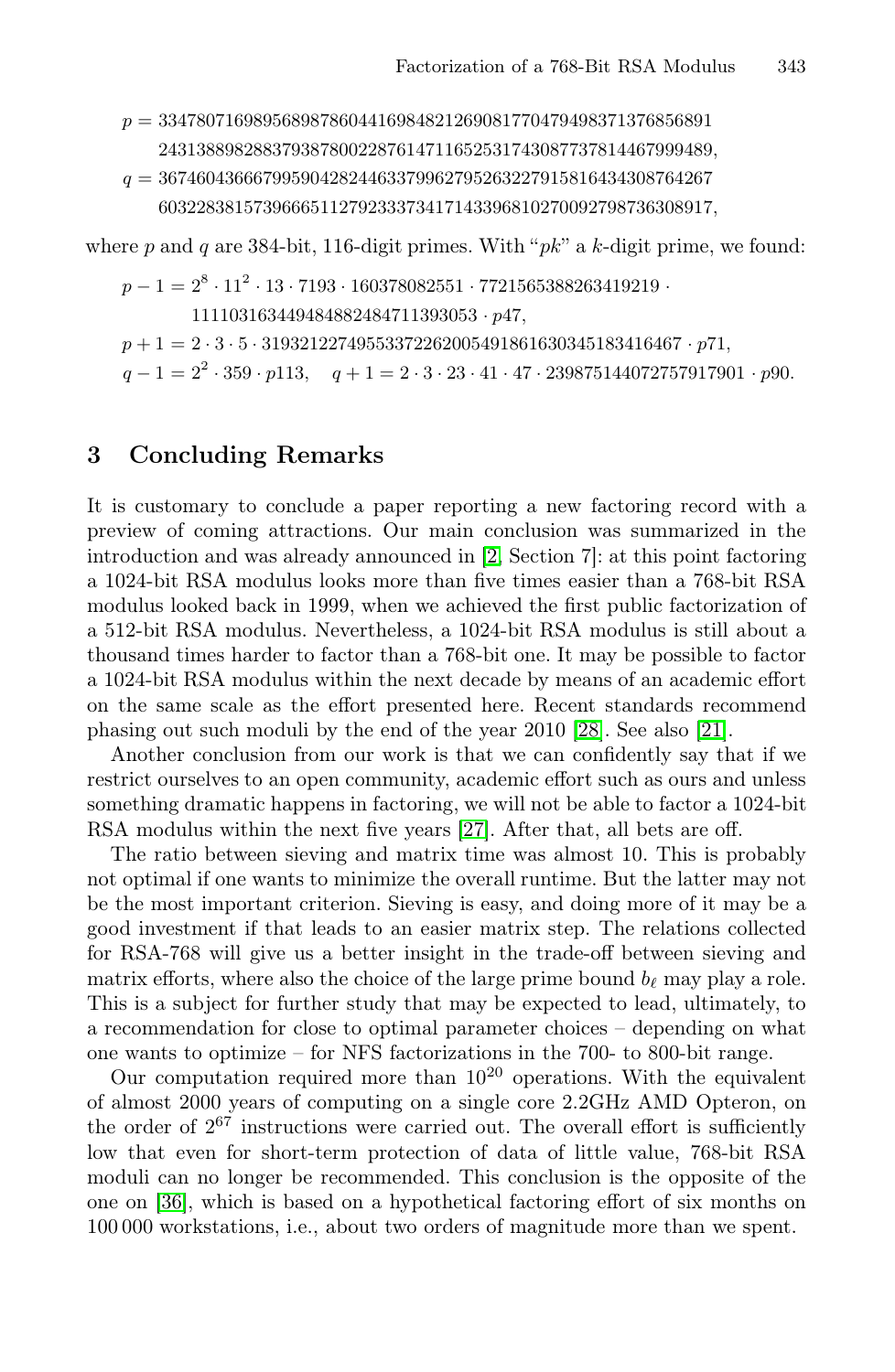Acknowledgements. This work was supported by the Swiss National Science Foundation under grant numbers 200021-119776 and 206021-128727 and by the Netherlands Organization for Scientific Research (NWO) as project 617.023.613. Experiments presented in this paper were carried out using the Grid'5000 experimental testbed, being developed under the INRIA ALADDIN development action with support from CNRS, RENATER and several universities as well as other funding bodies (see https://www.grid5000.fr). Condor middleware was used on EPFL's Greedy network. We acknowledge the help of Cyril Bouvier during filtering and merging experiments. We gratefully acknowledge sieving contributions by BSI, Scott Contini (using resources provided by AC3, the Australian Centre for Advanced Computing and Communications), Paul Leyland (using teaching lab machines at the Genetics Department of Cambridge University), and Heinz Stockinger (using EGEE, Enabling Grids for E-sciencE). Parts of this paper were inspired by Col. Hans Landa.

## <span id="page-11-11"></span><span id="page-11-10"></span><span id="page-11-5"></span><span id="page-11-1"></span><span id="page-11-0"></span>References

- [1.](http://www.loria.fr/~zimmerma/records/rsa200) [Adleman,](http://www.loria.fr/~zimmerma/records/rsa200) [L.M.:](http://www.loria.fr/~zimmerma/records/rsa200) [Factoring](http://www.loria.fr/~zimmerma/records/rsa200) [numbers](http://www.loria.fr/~zimmerma/records/rsa200) [us](http://www.loria.fr/~zimmerma/records/rsa200)ing singular integers. In: STOC, pp. 64–71. ACM, New York (1991)
- <span id="page-11-9"></span>2. Aoki, K., Franke, J., Kleinjung, T., Lenstra, A.K., Osvik, D.A.: A kilobit special number field sieve factorization. In: Kurosawa, K. (ed.) ASIACRYPT 2007. LNCS, vol. 4833, pp. 1–12. Springer, Heidelberg (2007)
- <span id="page-11-6"></span>3. Bahr, F.: Liniensieben und Quadratwurzelberechnung für das Zahlkörpersieb, Diplomarbeit, University of Bonn (2005)
- 4. Bahr, F., Böhm, M., Franke, J., Kleinjung, T.: Factorization of RSA-200 (May 2005), http://www.loria.fr/~zimmerma/records/rsa200
- <span id="page-11-3"></span>5. Buhler, J., Montgomery, P., Robson, R., Ruby, R.: Implementing the number field sieve. Technical report, Oregon State University (1994)
- <span id="page-11-2"></span>6. Cavallar, S.: Strategies in filtering in the number field sieve. In: Bosma, W. (ed.) ANTS 2000. LNCS, vol. 1838, pp. 209–232. Springer, Heidelberg (2000)
- <span id="page-11-7"></span>7. Cavallar, S., Dodson, B., Lenstra, A.K., Lioen, W.M., Montgomery, P.L., Murphy, B., te Riele, H.J.J., Aardal, K., Gilchrist, J., Guillerm, G., Leyland, P.C., Marchand, J., Morain, F., Muffett, A., Putnam, C., Putnam, C., Zimmermann, P.: Factorization of a 512-bit RSA modulus. In: Preneel, B. (ed.) EUROCRYPT 2000. LNCS, vol. 1807, pp. 1–18. Springer, Heidelberg (2000)
- <span id="page-11-4"></span>8. Coppersmith, D.: Solving linear equations over GF(2): block Lanczos algorithm. Linear Algebra and its Applications 192, 33–60 (1993)
- <span id="page-11-8"></span>9. Coppersmith, D.: Solving homogeneous linear equations over GF(2) via block Wiedemann [algorithm.](http://www.ruhr-uni-bochum.de/itsc/tanja/SHARCS/talks/FrankeKleinjung.pdf) [Math.](http://www.ruhr-uni-bochum.de/itsc/tanja/SHARCS/talks/FrankeKleinjung.pdf) [Comput.](http://www.ruhr-uni-bochum.de/itsc/tanja/SHARCS/talks/FrankeKleinjung.pdf) [62\(205\),](http://www.ruhr-uni-bochum.de/itsc/tanja/SHARCS/talks/FrankeKleinjung.pdf) [333–350](http://www.ruhr-uni-bochum.de/itsc/tanja/SHARCS/talks/FrankeKleinjung.pdf) [\(199](http://www.ruhr-uni-bochum.de/itsc/tanja/SHARCS/talks/FrankeKleinjung.pdf)4)
- [10.](http://www.ruhr-uni-bochum.de/itsc/tanja/SHARCS/talks/FrankeKleinjung.pdf) [Cowie,](http://www.ruhr-uni-bochum.de/itsc/tanja/SHARCS/talks/FrankeKleinjung.pdf) [J.,](http://www.ruhr-uni-bochum.de/itsc/tanja/SHARCS/talks/FrankeKleinjung.pdf) [Dodso](http://www.ruhr-uni-bochum.de/itsc/tanja/SHARCS/talks/FrankeKleinjung.pdf)n, B., Elkenbracht-Huizing, R.M., Lenstra, A.K., Montgomery, P.L., Zayer, J.: A world wide number field sieve factoring record: On to 512 bits. In: Kim, K.-c., Matsumoto, T. (eds.) ASIACRYPT 1996. LNCS, vol. 1163, pp. 382–394. Springer, Heidelberg (1996)
- 11. Dixon, J.D.: Asymptotically fast factorization of integers. Math. Comp. 36, 255– 260 (1981)
- 12. Franke, J., Kleinjung, T.: Continued fractions and lattice sieving. In: Workshop record of SHARCS (2005), http://www.ruhr-uni-bochum.de/itsc/tanja/ SHARCS/talks/FrankeKleinjung.pdf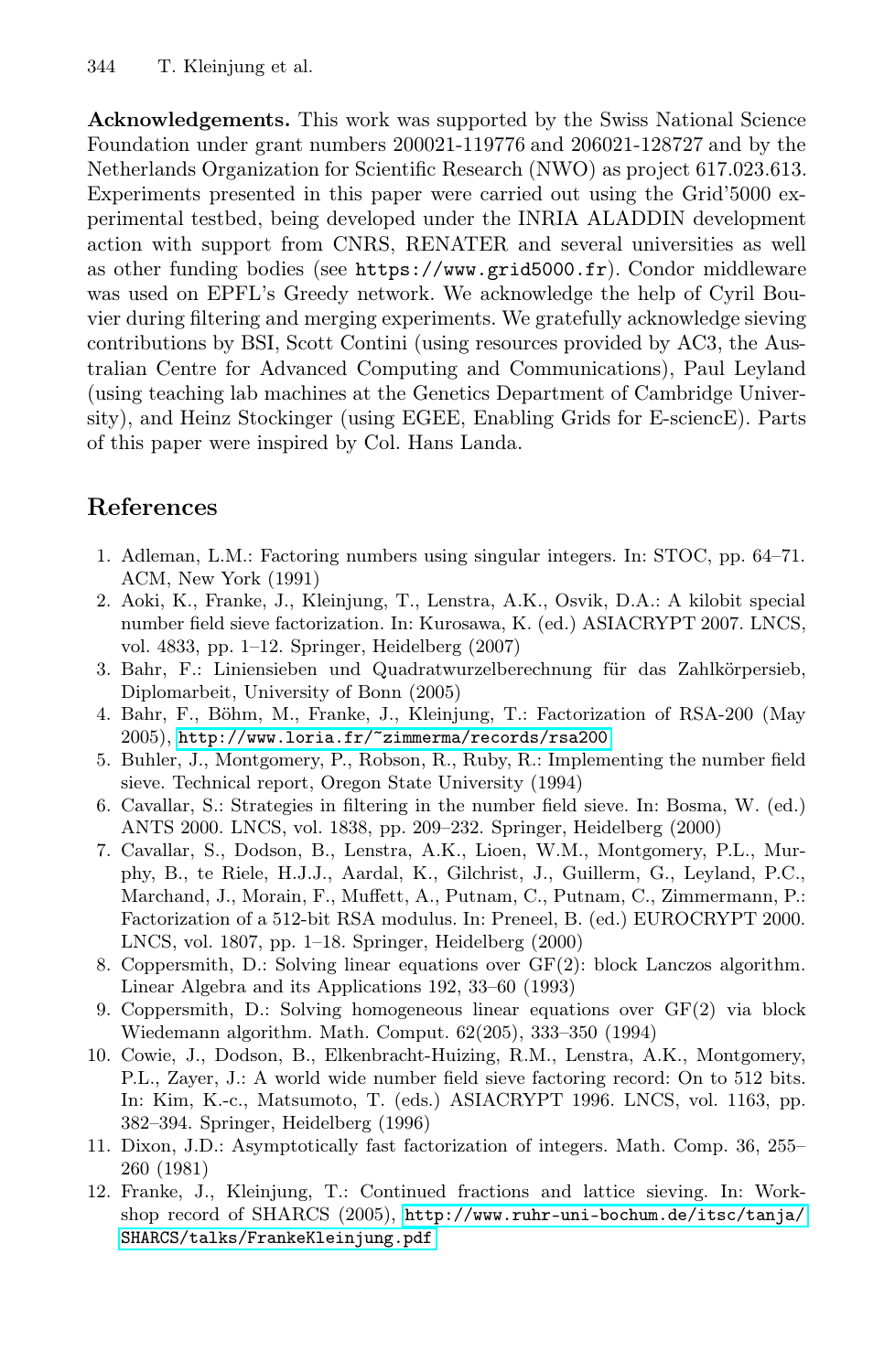- <span id="page-12-11"></span><span id="page-12-9"></span><span id="page-12-8"></span><span id="page-12-5"></span>13. Golliver, R.A., Lenstra, A.K., McCurley, K.S.: Lattice sieving and trial division. [In: Huang, M.-D.A., Adleman, L.M. \(eds.\) ANT](http://cado.gforge.inria.fr/workshop/slides/kleinjung.pdf)S 1994. LNCS, vol. 877, pp. 18–27. Springer, Heidelberg (1994)
- 14. Kleinjung, T.: Cofactorisation strategies for the number field sieve and an estimate for the sieving step for factoring 1024 bit integers. In: Workshop record of SHARCS (2005), http://www.hyperelliptic.org/tanja/SHARCS/talks06/thorsten.pdf
- <span id="page-12-12"></span>15. Kleinjung, T.: On polynomial selection for the general number field sieve. Math. Comp. 75, 2037–2047 (2006)
- <span id="page-12-0"></span>16. Kleinjung, T.: Polynomial selection. Presented at the CADO Workshop on Integer Factorization (2008),

http://cado.gforge.inria.fr/workshop/slides/kleinjung.pdf

- <span id="page-12-15"></span><span id="page-12-4"></span>17. Lenstra, A.K.: Computational methods in public key cryptology. In: Coding theory and cryptology. Lecture Notes Series, pp. 175–238. Institute for Mathematical Sciences, National University of Singapore (2002)
- 18. Lenstra, A.K., Lenstra Jr., H.W.: Algorithms in number theory. In: Handbook of Theoretical Computer Science, Volume A: Algorithms and Complexity, pp. 673– 716. Elsevier, Amsterdam (1990)
- 19. Lenstra, A.K., Lenstra Jr., H.W.: The Development of the Number Field Sieve. [LNM, vol. 1554. Springer, H](http://ftp.cwi.nl/pub/pmontgom/sqrt.ps.gz)eidelberg (1993)
- <span id="page-12-6"></span>20. Lenstra, A.K., Lenstra Jr., H.W., Manasse, M.S., Pollard, J.M.: The factorization of the ninth Fermat number. Math. of Comp. 61(203), 319–349 (1993)
- <span id="page-12-1"></span>21. Lenstra, A.K., Tromer, E., Shamir, A., Kortsmit, W., Dodson, B., Hughes, J., Leyland, P.C.: Factoring estimates for a 1024-bit RSA modulus. In: Laih, C.-S. (ed.) ASIACRYPT 2003. LNCS, vol. 2894, pp. 55–74. Springer, Heidelberg (2003)
- <span id="page-12-16"></span><span id="page-12-7"></span>22. Massey, J.: Shift-register synthesis and BCH decoding. IEEE Trans Information Theory 15, 122–127 (1969)
- 23. Montgomery, P.: Square roots of products of algebraic numbers, [http://ftp.cwi.nl/pub/pmontgom/sq](http://csrc.nist.gov/groups/ST/key_mgmt/documents/Transitioning_CryptoAlgos_070209.pdf)rt.ps.gz
- <span id="page-12-14"></span>[24. Montgomery, P., Murp](http://csrc.nist.gov/groups/ST/key_mgmt/documents/Transitioning_CryptoAlgos_070209.pdf)hy, B.: Improved polynomial selection for the number field sieve. Technical report, the Fields institute, Toronto, Ontario, Canada (June 1999)
- 25. Morrison, M.A., Brillhart, J.: A method of factoring and the factorization of *F*7. Math. of Comp. 29(129), 183–205 (1975)
- <span id="page-12-13"></span>[26.](http://csrc.nist.gov/publications/nistpubs/800-57/sp800-57-Part1-revised2_Mar08-2007.pdf) [Murphy,](http://csrc.nist.gov/publications/nistpubs/800-57/sp800-57-Part1-revised2_Mar08-2007.pdf) [B.:](http://csrc.nist.gov/publications/nistpubs/800-57/sp800-57-Part1-revised2_Mar08-2007.pdf) [Modelling](http://csrc.nist.gov/publications/nistpubs/800-57/sp800-57-Part1-revised2_Mar08-2007.pdf) [the](http://csrc.nist.gov/publications/nistpubs/800-57/sp800-57-Part1-revised2_Mar08-2007.pdf) [yield](http://csrc.nist.gov/publications/nistpubs/800-57/sp800-57-Part1-revised2_Mar08-2007.pdf) [of](http://csrc.nist.gov/publications/nistpubs/800-57/sp800-57-Part1-revised2_Mar08-2007.pdf) [nu](http://csrc.nist.gov/publications/nistpubs/800-57/sp800-57-Part1-revised2_Mar08-2007.pdf)mber field sieve polynominals. In: Buhler, [J.P.](http://csrc.nist.gov/publications/nistpubs/800-57/sp800-57-Part1-revised2_Mar08-2007.pdf) [\(ed.\)](http://csrc.nist.gov/publications/nistpubs/800-57/sp800-57-Part1-revised2_Mar08-2007.pdf) [ANTS](http://csrc.nist.gov/publications/nistpubs/800-57/sp800-57-Part1-revised2_Mar08-2007.pdf) [1998.](http://csrc.nist.gov/publications/nistpubs/800-57/sp800-57-Part1-revised2_Mar08-2007.pdf) [L](http://csrc.nist.gov/publications/nistpubs/800-57/sp800-57-Part1-revised2_Mar08-2007.pdf)NCS, vol. 1423, pp. 137–150. Springer, Heidelberg (1998)
- <span id="page-12-10"></span><span id="page-12-2"></span>27. National Institute of Standards and Technology. Discussion paper: the transitioning of cryptographic algorithms and key sizes, http://csrc.nist.gov/groups/ST/key\_mgmt/documents/ Transitioning\_CryptoAlgos\_070209.pdf
- <span id="page-12-3"></span>28. National Institute of Standards and Technology. Special publication 800-57: Recommendation for key management part 1: General (revised), http://csrc.nist.gov/publications/nistpubs/800-57/ sp800-57-Part1-revised2\_Mar08-2007.pdf
- 29. Nguyen, P.Q.: A Montgomery-like square root for the number field sieve. In: Buhler, J.P. (ed.) ANTS 1998. LNCS, vol. 1423, pp. 151–168. Springer, Heidelberg (1998)
- 30. Pollard, J.M.: The lattice sieve. In: [19], pp. 43–49
- 31. Pomerance, C.: Analysis and comparison of some integer factoring algorithms. In: Lenstra Jr., H.W., Tijdeman, R. (eds.) Computational Methods in Number Theory, Math. Centrum Tract, Amsterdam, vol. 154, pp. 89–139 (1982)
- 32. Pomerance, C.: The quadratic sieve factoring algorithm. In: Beth, T., Cot, N., Ingemarsson, I. (eds.) EUROCRYPT 1984. LNCS, vol. 209, pp. 169–182. Springer, Heidelberg (1985)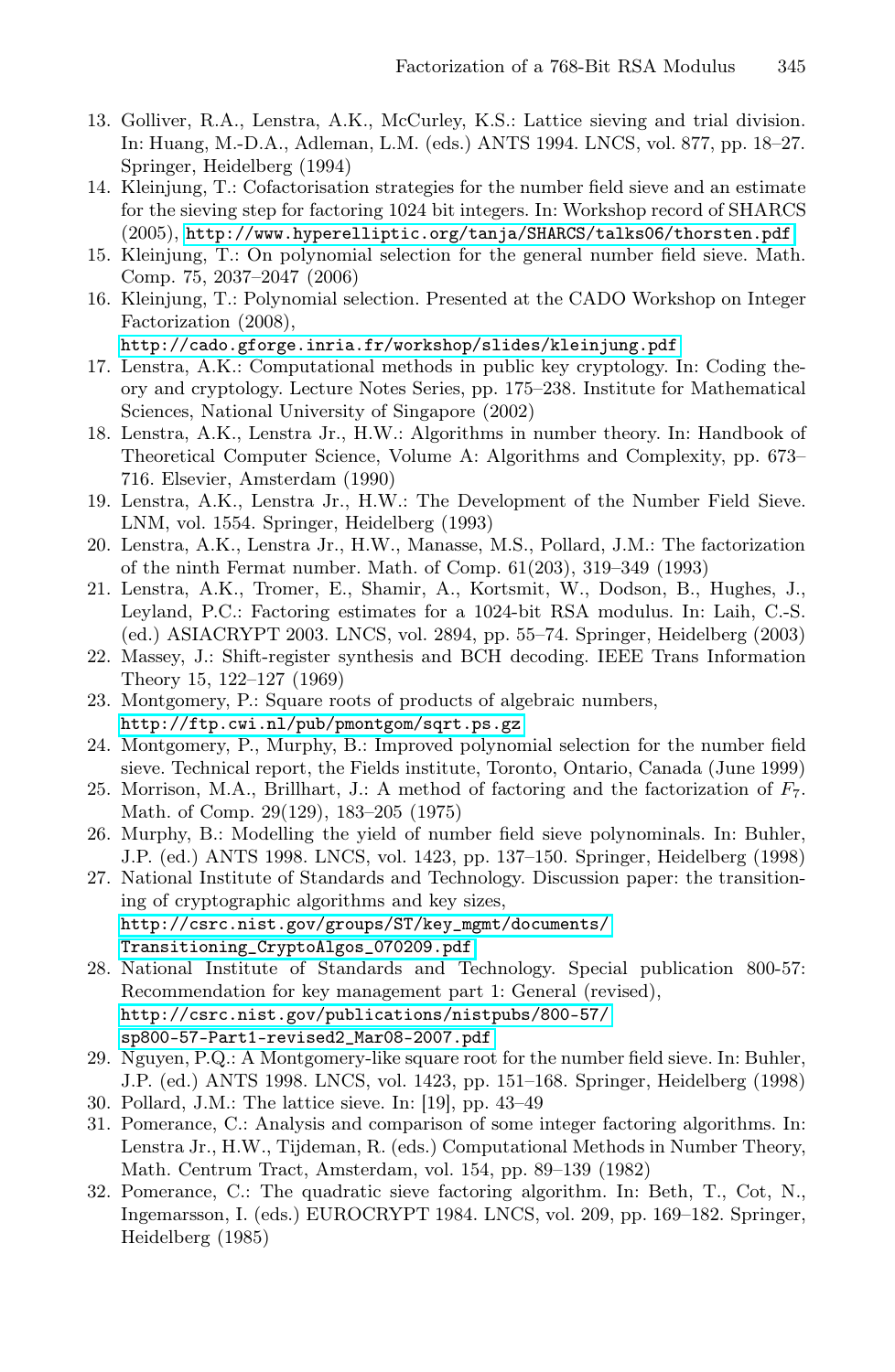- <span id="page-13-4"></span><span id="page-13-2"></span><span id="page-13-0"></span>[33.](http://www.rsa.com/rsalabs/node.asp?id=2094) [Pomerance,](http://www.rsa.com/rsalabs/node.asp?id=2094) [C.:](http://www.rsa.com/rsalabs/node.asp?id=2094) [A](http://www.rsa.com/rsalabs/node.asp?id=2094) [tale](http://www.rsa.com/rsalabs/node.asp?id=2094) [of](http://www.rsa.com/rsalabs/node.asp?id=2094) [two](http://www.rsa.com/rsalabs/node.asp?id=2094) [s](http://www.rsa.com/rsalabs/node.asp?id=2094)ieves (1996), http://ww[w.ams.org/notices/199612/pomerance.pdf](http://www.youtube.com/watch?v=WtHTc8wIo4Q)
- <span id="page-13-3"></span>[34.](http://www.imdb.com/title/tt0361748/quotes) [Rivest,](http://www.imdb.com/title/tt0361748/quotes) [R.L.,](http://www.imdb.com/title/tt0361748/quotes) [Shamir,](http://www.imdb.com/title/tt0361748/quotes) [A.,](http://www.imdb.com/title/tt0361748/quotes) [Ad](http://www.imdb.com/title/tt0361748/quotes)leman, L.: A method for obtaining digital signatures and public key cryptosystems. Communications of the ACM 21, 120–126 (1978)
- 35. RSA the security division of EMC. The RSA challenge numbers. formerly on http://www.rsa.com/rsalabs/node.asp?id=2093, now on
	- http://en.wikipedia.org/wiki/RSA\_numbers
- <span id="page-13-1"></span>36. RSA the security division of EMC. The RSA factoring challenge FAQ, http://www.rsa.com/rsalabs/node.asp?id=2094
- 37. Tarantino, Q.: That's a bingo! http://www.youtube.com/watch?v=WtHTc8wIo4Q, http://www.imdb.com/title/tt036174[8/q](#page-11-8)uotes
- 38. Thomé, E.: Subquadratic computation of vector generating polynomials and improvement of the block Wiedemann algorith[m.](#page-12-10) [J](#page-12-10)ournal of Symbolic Computation 33(5), 757–775 (2002)

## A Sieving by Vectors

We briefly describe the lattice sieve implementation from [12] which was used for most NFS factorization records of the last decade.

Let  $v_k(a, b) = b^{d_k} f_k(a/b)$ . Lattice sieving, introduced by Pollard [30], increases the smoothness probability of  $v_1(a, b)$  by looking at  $(a, b)$ -pairs for which  $v_1(a, b)$ is divisible by a large special prime q. Let s mod q be a residue class such that this is the case for  $a \equiv sb \mod q$ . One constructs a reduced basis  $(u, v)$  of the lattice of all  $(a, b) \in \mathbb{Z}^2$  with  $a \equiv sb \mod q$ . A scalar product adapted to the skewness of the polynomial pair is used for this reduction. The problem is then to find all coprime pairs  $(i, j)$ ,  $-I/2 \leq i < I/2$ ,  $0 < j < J$ , such that  $v_1(a, b)/q$  and  $v_2(a, b)$ are smooth, with  $(a, b) = iu + jv$ . We assume I to be even. As mentioned in Section 2.3, for practical values of the parameters,  $I$  is much smaller than the smoothness bounds  $b_1$  and  $b_2$ , and it is non-trivial to efficiently sieve such regions.

Pollard proposed to do this by using, for each (prime,root) pair  $\mathfrak p$  with prime p bounded by the relevant smoothness bound  $b_k$ , a reduced base of the lattice  $\Gamma_{\mathfrak{p}}$  of pairs  $(i, j)$  for which  $v_k(a, b)$  for the corresponding  $(a, b)$ -pair is divisible by p. In [13] that approach was used for p larger than a small multiple of  $I$ , while avoiding storage of "even, even" sieve locations (and using line sieving for the other primes). Our approach uses a truncated continued fraction expansion to determine a basis  $B = ((\alpha, \beta), (\gamma, \delta))$  of  $\Gamma_{\mathfrak{p}}$  with the following properties:

- **a** The numbers  $\beta$  and  $\delta$  are positive.
- **b** We have  $-I < \alpha \leq 0 \leq \gamma < I$  and  $\gamma \alpha \geq I$ .

Let us assume that  $\Gamma_{\mathfrak{p}}$  consists of all  $(i, j)$  for which  $i \equiv \rho j \mod p$ , where  $0 <$  $\rho < p$ . The case  $\rho = 0$  and the case where  $\Gamma_p$  consists of all  $(i, j)$  for which p divides j are not treated, because they produce just  $(0, 1)$  and  $(1, 0)$ , respectively, as only coprime pairs. We also assume  $p \geq I$ , as smaller primes are better treated by line sieving. To construct a basis with the above properties, one takes  $(i_0, j_0)=(-p, 0), (i_1, j_1)=(\rho, 1)$  and puts  $(i_{\ell+1}, j_{\ell+1})=(i_{\ell-1}, j_{\ell-1}) + r(i_{\ell}, j_{\ell})$ with  $r = \left[ -\frac{i_{\ell-1}}{i_{\ell}} \right]$ . Note that  $(-1)^{\ell+1} i_{\ell} \ge 0$ , that r is positive and that the j<sub>l</sub> thus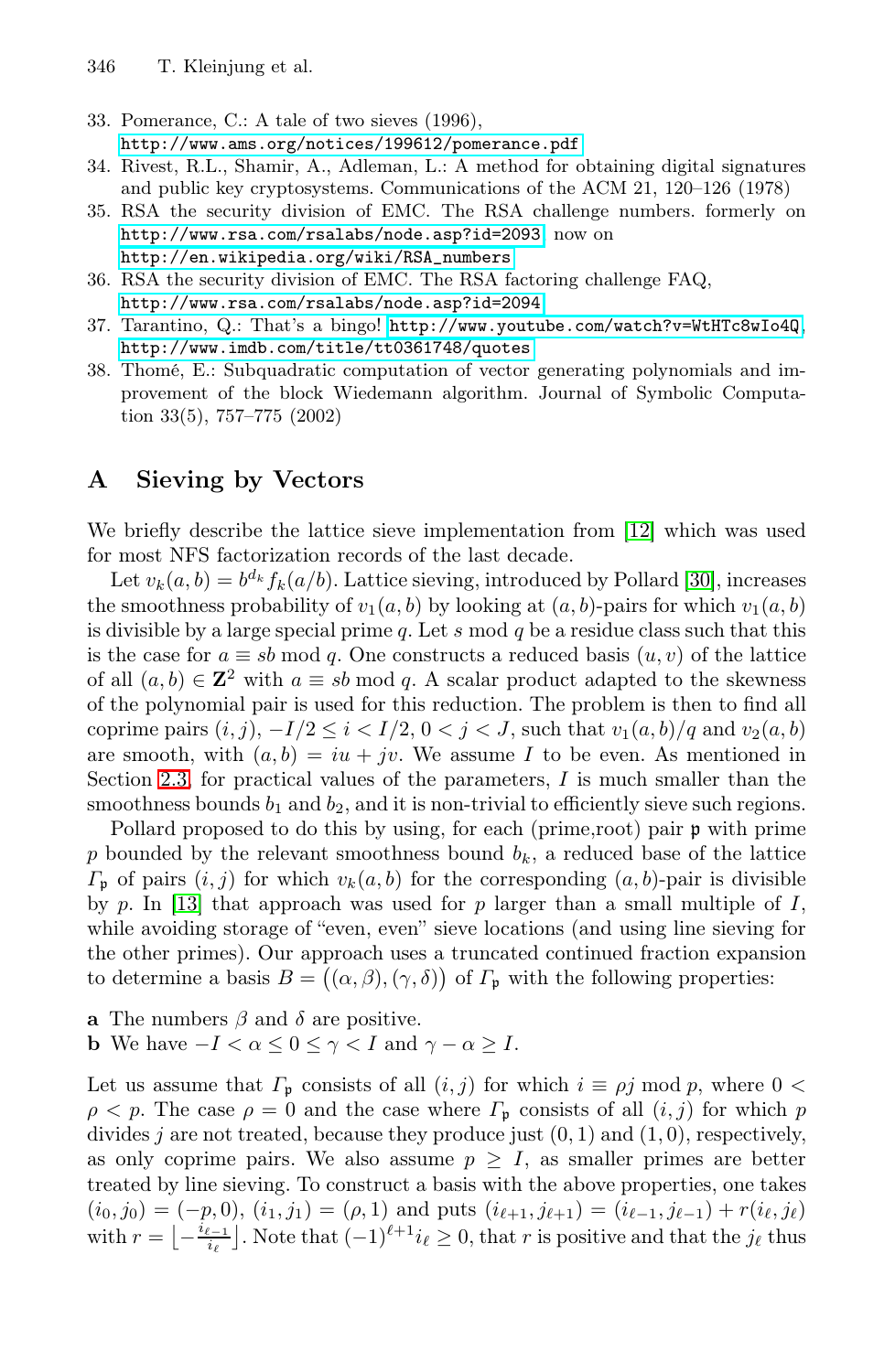form an increasing sequence of non-negative numbers. The process is stopped at the first  $\ell$  with  $|i_{\ell}| < I$ . If  $\ell$  is odd, we put  $(\alpha, \beta) = (i_{\ell-1}, j_{\ell-1}) + r(i_{\ell}, j_{\ell}),$ where r is the smallest integer for which  $\alpha > -I$ . If  $\ell$  is even, we put  $(\gamma, \delta)$  =  $(i_{\ell-1}, j_{\ell-1}) + r(i_{\ell}, j_{\ell})$ , where r is the smallest integer such that  $\gamma < I$ . In both cases, the element of  $B = ((\alpha, \beta), (\gamma, \delta))$  not yet described is given by  $(i_{\ell}, j_{\ell}).$ 

To explain how to efficiently sieve using a basis with these properties, let  $(i, j) \in \Gamma_{\mathfrak{p}}$  such that  $-I/2 \leq i < I/2$ . We want to find the (uniquely determined)  $(i', j') \in \Gamma_{\mathfrak{p}}$  such that  $-I/2 \leq i' < I/2$ ,  $j' > j$ , and  $j'$  is as small as possible. As B is a basis of  $\Gamma_{p}$ , there are integers d and e with

$$
(i',j') - (i,j) = d(\alpha,\beta) + e(\gamma,\delta).
$$

If  $d \cdot e < 0$ , then condition **b** on B would force the first component of the right hand side to have absolute value  $\geq I$ , whereas our constraints on i and i' force it to have absolute value  $\lt I$ . Since  $j'-j$ ,  $\beta$ , and  $\delta$  are all positive, we have  $d \geq 0$ and  $e \geq 0$ . It is now easy to see that the solution to our problem is:

$$
(d, e) = \begin{cases} (0, 1) & \text{if } i < I/2 - \gamma \\ (1, 1) & \text{if } I/2 - \gamma \le i < -I/2 - \alpha \\ (1, 0) & \text{if } i \ge -I/2 - \alpha. \end{cases}
$$

The minimality of j' follows because  $d = 0$  leads to a violation of  $i' < I/2$  unless  $i < I/2-\gamma$  (i.e., save for the first of the above cases) and  $e = 0$  leads to  $i' < -I/2$ unless  $i \ge -I/2 - \alpha$  (i.e., save for the third of the above cases).

To implement this process on a modern CPU, it seems best to take  $I = 2^{\iota}$ for some natural number  $\iota$ . It is possible to identify pairs  $(i, j)$  of integers with  $-I/2 \leq i < I/2$  with integers x by putting  $x = j \cdot I + i + I/2$ . If  $x' = j' \cdot I + i' + I/2$ with  $(i', j')$  as above, then  $x' = x + C$ ,  $x' = x + A + C$  and  $x' = x + A$  in the three cases above, with  $A = \alpha + I \cdot \beta$  and  $C = \gamma + I \cdot \delta$ . The first component of a pair  $(i, j)$ ,  $(\alpha, \beta)$  or  $(\gamma, \delta)$  is extracted from these numbers by using a bitwise logical operation, and the selection of the appropriate one of the above three cases is best done using conditional m[ov](#page-11-11)e instructions.

For cache efficiency, the sieving region  $S_{\mathfrak{q}}$  was split into areas  $A_t$ ,  $0 \leq t$ T, of size equal to the L1-cache size. For primes  $p$  larger than that size (or a small multiple thereof), sieving is not done directly. Instead, the numbers  $x$ corresponding to elements of  $S_{\mathfrak{q}} \cap \Gamma_{\mathfrak{p}}$  were calculated ahea[d of](#page-11-8) the sieving process, and their offsets into the appropriate region  $A_t$  stored in the corresponding element of an array  $\mathcal S$  of T stacks. To implement the trial division sieve efficiently, the corresponding factor base index was also stored. Of course, this approach may also be used for line sieving, and in fact was used in [3]. A similar approach has been described by T. Oliveira e Silva in connection with his implementation of the Odlyzko-Lagarias-Lehmer-Meissel method.

Parallelization is possible in several different ways. A topology for splitting the sieving region among several nodes connected by a network is described in [12]. If one wants to split the task among several cores sharing their main memory, it seems best to distribute the regions  $A_t$  and also the large factor base primes among them. Each core first calculates its part of  $S$ , for its assigned part of the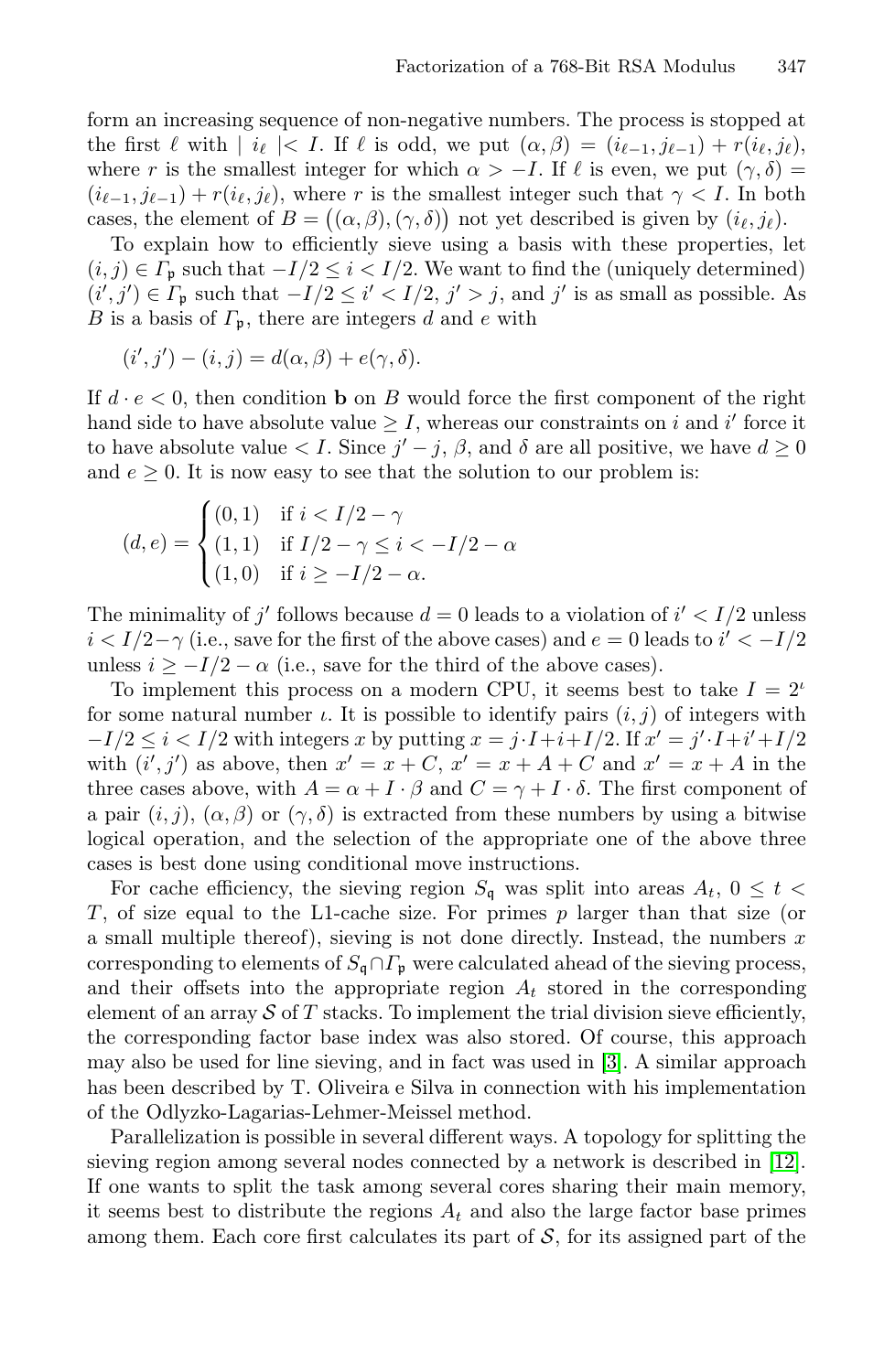large factor base elements, and then uses the information generated by all cores to treat its share of regions  $A_t$ . A lattice siever parallelized that way was used for a small part of the RSA-576 sieving tasks, but the code fell out of use and was not used for the current project. The approach may be more useful today, with [m](#page-11-2)any cores per processor being a standard.

### B Unbalanced Se[que](#page-6-1)nces in Block Wiedemann

Before describing the modification for unbalanced sequence lengths we give an overview of Coppersmith's block version of the Berlekamp-Massey algorithm. To avoid a too technical description we simplify the presentation of Coppersmith's algorithm and refer to [9] for details. The modification was also be applied to Thomé's subquadratic algorithm [38]. Below  $m$  and  $n$  are as in [9], and the terms "+ $O(1)$ " are constants depending on m and n. We assume that m and n, which play the role of  $64 \cdot m'$  and  $64 \cdot n'$  in Section 2.4, are much smaller than d.

Let M be a  $d \times d$  matrix over  $\mathbf{F}_2$ ,  $m \geq n$ ,  $x_k \in \mathbf{F}_2^d$ ,  $1 \leq k \leq m$  and  $y_j \in \mathbf{F}_2^d$ ,  $1 \leq j \leq n$  satisfying certain conditions. Set  $a_{j,k}^{(i)} = x_k^T M^i y_j$  and

$$
A = \sum_{i} (a_{j,k}^{(i)}) X^i \quad \in \text{Mat}_{n,m}[X].
$$

In the first step we calculate the coefficients of A up to degree  $\frac{d}{m} + \frac{d}{n} + O(1)$ .

The goal of the Berlekamp-Massey step is to find polynomials of matrices  $F \in \text{Mat}_{n,n}[X], G \in \text{Mat}_{n,m}[X]$  with  $\text{deg}(F) \leq \frac{d}{n} + O(1)$ ,  $\text{deg}(G) \leq \frac{d}{n} + O(1)$ and

$$
FA \equiv G \pmod{X^{\frac{d}{m} + \frac{d}{n} + O(1)}}.
$$

Intuitively, we want to produce at least d zero rows in the higher coefficients of FA up to degree  $\frac{d}{m} + \frac{d}{n} + O(1)$ . Writing  $F = \sum_{i=0}^{d_F} (f_{j,k}^{(i)}) X^i$ ,  $d_F = \deg(F)$  the jth row of coefficient  $d_F + b$  of G being zero corresponds to

$$
(M^{b}x_{h})^{T}v_{j} = 0 \text{ for } 1 \leq h \leq m, 0 \leq b < \frac{d}{m} + O(1) \text{ where}
$$

$$
v_{j} = \sum_{k=1}^{n} \sum_{i=0}^{d_{F}} f_{j,k}^{(d_{F}-i)} \cdot M^{i}y_{k}.
$$

Coppersmith's algorithm produces a sequence of matrices (of  $m + n$  rows)  $F_t \in \text{Mat}_{m+n,n}[X]$  and  $G_t \in \text{Mat}_{m+n,m}[X]$  for  $t = t_0, \ldots, \frac{d}{m} + \frac{d}{n} + O(1)$  (where  $t_0 = O(1)$  such that

$$
F_t A \equiv G_t \pmod{X^t}
$$

and the degrees of  $F_t$  and  $G_t$  are roughly  $\frac{m}{m+n}t$ . In a first step  $t_0$  and  $F_{t_0}$  are chosen such that certain conditions are satisfied, in particular that  $deg(F_{t_0}) =$  $O(1)$  and  $deg(G_{t_0}) = O(1)$ . To go from t to  $t + 1$  a polynomial of degree 1 of matrices  $P_t \in \text{Mat}_{m+n,m+n}[X]$  is constructed and we set  $F_{t+1} = P_t F_t$  and  $G_{t+1} = P_t G_t$ . This construction is done as follows. We have  $F_t A \equiv G_t + E_t X^t$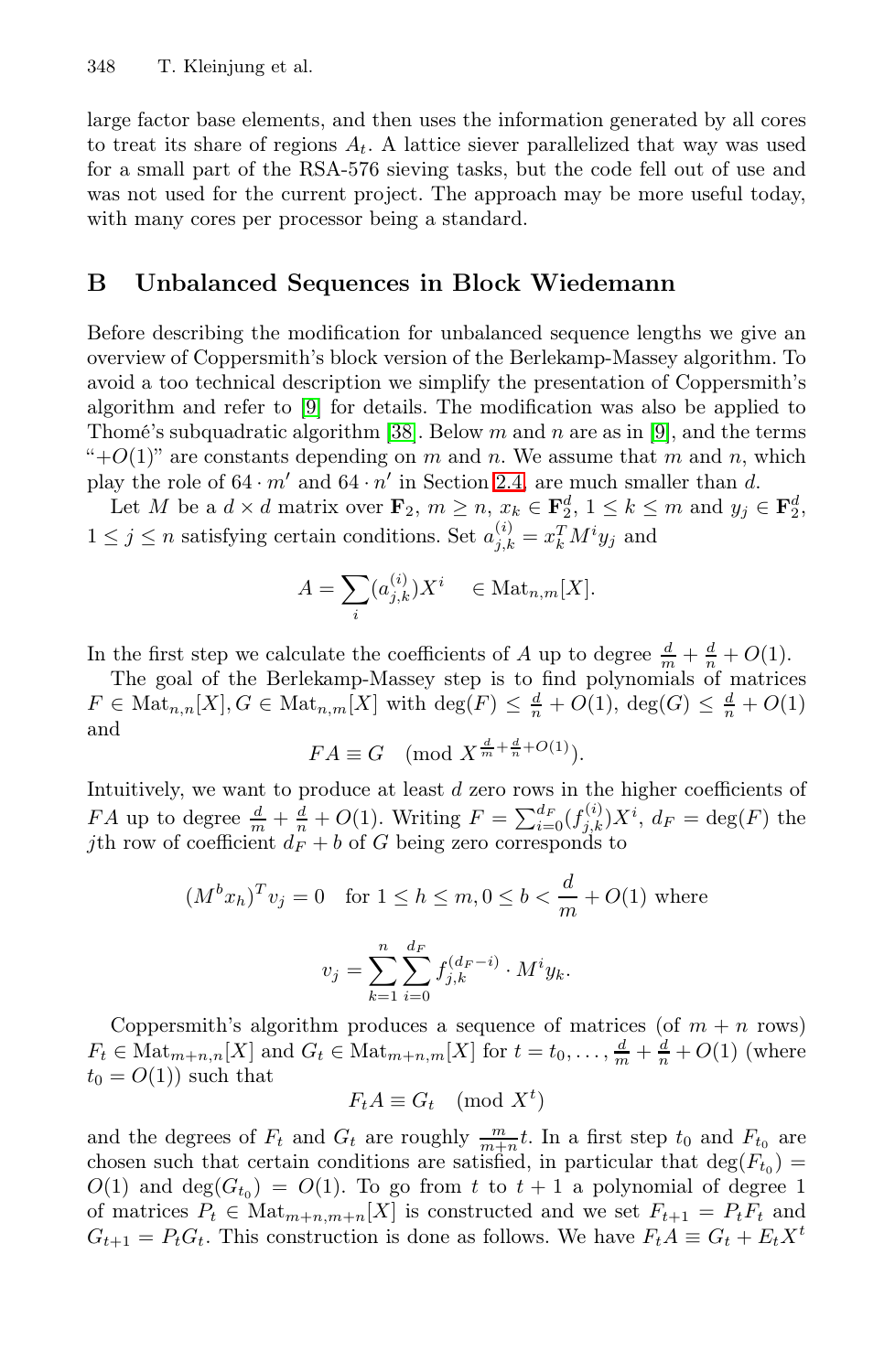(mod  $X^{t+1}$ ) for some matrix  $E_t$ . Respecting a restriction involving the degrees of the rows of  $G_t$  (essentially we avoid destroying previously constructed zero rows in the G's) we perform a Gaussian elimination on  $E_t$ , i.e., we obtain  $P_t$ such that

$$
\tilde{P}_t E_t = \begin{pmatrix} 0 \\ \mathbf{1}_m \end{pmatrix}.
$$

Then we set

$$
P_t = \begin{pmatrix} \mathbf{1}_n & 0 \\ 0 & \mathbf{1}_m X \end{pmatrix} \cdot \tilde{P}_t.
$$

In this way the degrees of at most  $m$  rows are increased when passing from  $G_t$  to  $G_{t+1}$  (due to the restriction mentioned above  $\tilde{P}_t$  does not increase the degrees), so the total number of zero rows in the coefficients is increased by  $n$ . Due to the restriction mentioned above the degrees of the rows of  $F_t$  and of  $G_t$  grow almost uniformly, i.e., they grow on average by  $\frac{m}{m+n}$  when going from t to  $t + 1$ .

After  $t = \frac{d}{m} + \frac{d}{n} + O(1)$  steps the total number of zero rows in the coefficients of  $G_t$  is  $\frac{m+m}{m}d+O(1)$  such that we can select m rows that produce at least d zero rows in the coefficients. These  $m$  rows form  $F$  and  $G$ .

We now consider unbalanced sequence lengths. Let  $\ell_i$  be the length of sequence j, i.e.,  $a_{j,k}^{(i)}$  has been computed for all k and  $0 \leq i \leq \ell_j$ . Without loss of generality we can assume  $\ell_1 \leq \ell_2 \leq \cdots \leq \ell_n = \ell$ . The sum of the lengths of all sequences has to satisfy again  $\sum_{i} \ell_i \geq d \cdot (1 + \frac{n}{m}) + O(1)$ . Moreover we can assume that  $\ell_1 \geq \frac{d}{m}$ , otherwise we could drop sequence 1 completely, thus facilitating our task. In this setting our goal is to achieve

$$
FA \equiv G \pmod{X^{\ell+O(1)}}
$$

with  $d_F = \deg(F) \leq \ell - \frac{d}{m}$ ,  $\deg(G) \leq \ell - \frac{d}{m}$  and

 $X^{\ell-\ell_k}$  | F<sub>·k</sub> (this denotes the kth column of F).

The latter condition will compensate our ignorance of some rows of the higher coefficients of A. Indeed, setting for simplicity  $d_F = \ell - \frac{d}{m}$ , the vectors

$$
v_j = \sum_{k=1}^n \sum_{i=0}^{\ell_k - \frac{d}{m}} f_{j,k}^{(d_F - i)} \cdot M^i y_k
$$

satisfy for  $1 \leq h \leq m, 0 \leq b < \frac{d}{m}$ 

$$
(M^{b}x_{h})^{T}v_{j} = \sum_{k=1}^{n} \sum_{i=0}^{\ell_{k} - \frac{d}{m}} f_{j,k}^{(d_{F} - i)} a_{k,h}^{(i+b)} = g_{j,h}^{(d_{F} + b)} = 0.
$$

If  $i+b > \ell_k$  (thus  $a_{k,h}^{(i+b)}$  not being computed), we have  $d_F - i < d_F + b - \ell_k \leq \ell - \ell_k$ , so  $f_{i,k}^{(d_F - i)} = 0$  and the sum computes  $g_{i,h}^{(d_F + b)}$ .

Our new goal is achieved as before, but we will need  $\ell$  steps and the construction of  $P_t$  has to be modified as follows. In step t we have  $F_tA \equiv G_t + E_t X^t$ (mod  $X^{t+1}$ ). Let  $a \leq n$  be maximal such that